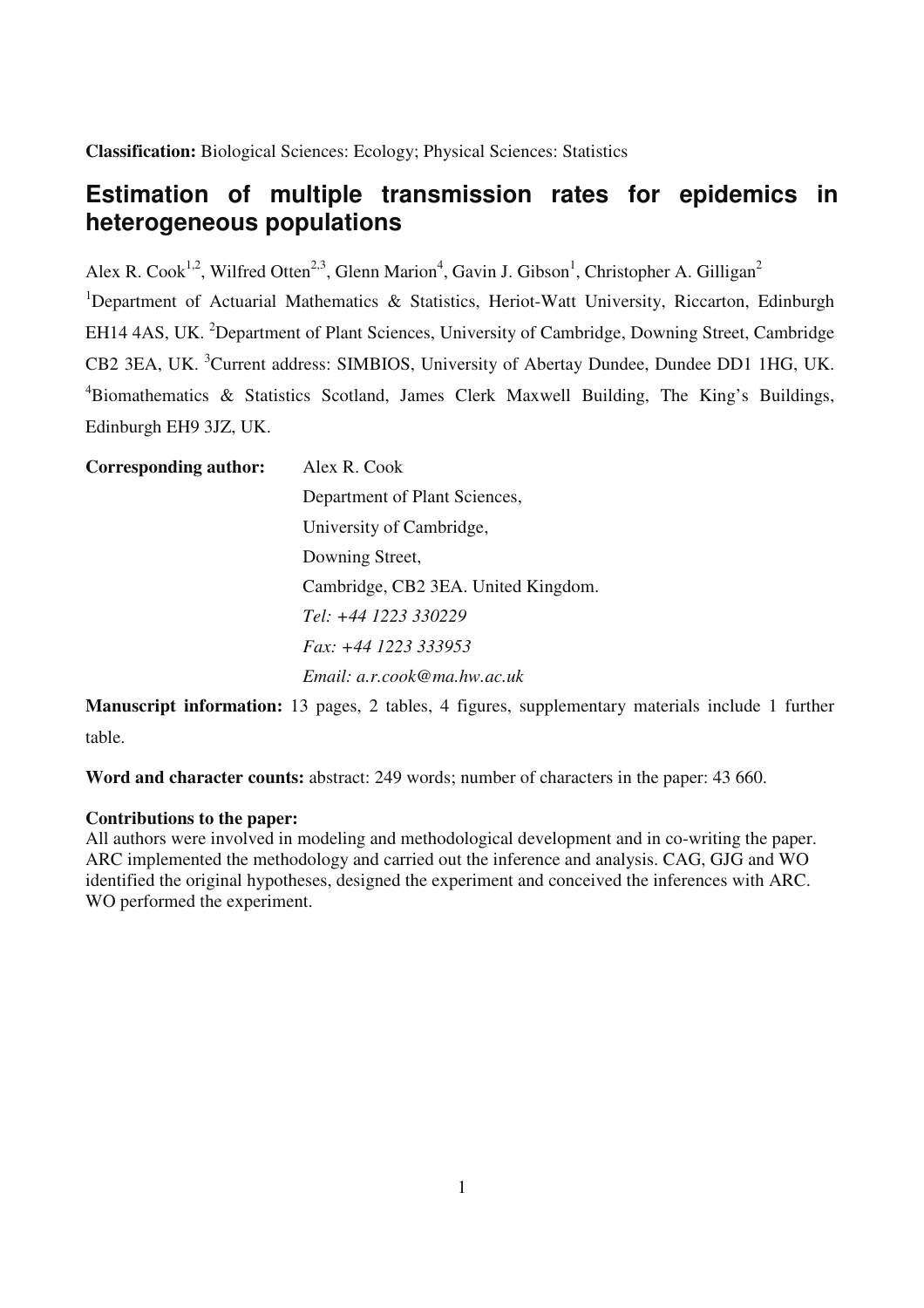# **Abstract**

One of the principal challenges in epidemiological modeling is to parameterize models with realistic estimates for transmission rates, in order to analyze strategies for control and to predict disease outcomes. Using a combination of replicated experiments, Bayesian statistical inference and stochastic modeling we introduce and illustrate a strategy to estimate transmission parameters for the spread of infection through a two-phase mosaic, comprising favorable and unfavorable hosts. We focus on epidemics with local dispersal and formulate a spatially explicit, stochastic set of transition probabilities using a percolation paradigm for an *SI* (susceptible–infected) epidemiological model. The *SI* percolation model is further generalized to allow for multiple sources of infection including external inoculum and host-to-host infection. We fit the model using Bayesian inference and Markov chain Monte Carlo simulation to successive snapshots of damping-off disease spreading through replicated plant populations that differ in relative proportions of favorable and unfavorable hosts and with timevarying rates of transmission. Epidemiologically plausible parametric forms for these transmission rates are compared using the deviance information criterion. Our results show that there are four transmission rates for a two-phase system corresponding to each combination of infected donor and susceptible recipient. Knowing the number and magnitudes of the transmission rates allows the dominant pathways for transmission in a heterogeneous population to be identified. Finally we show how failure to allow for multiple transmission rates can over or underestimate the rate of spread of epidemics in heterogeneous environments, which could lead to marked failure or inefficiency of control strategies.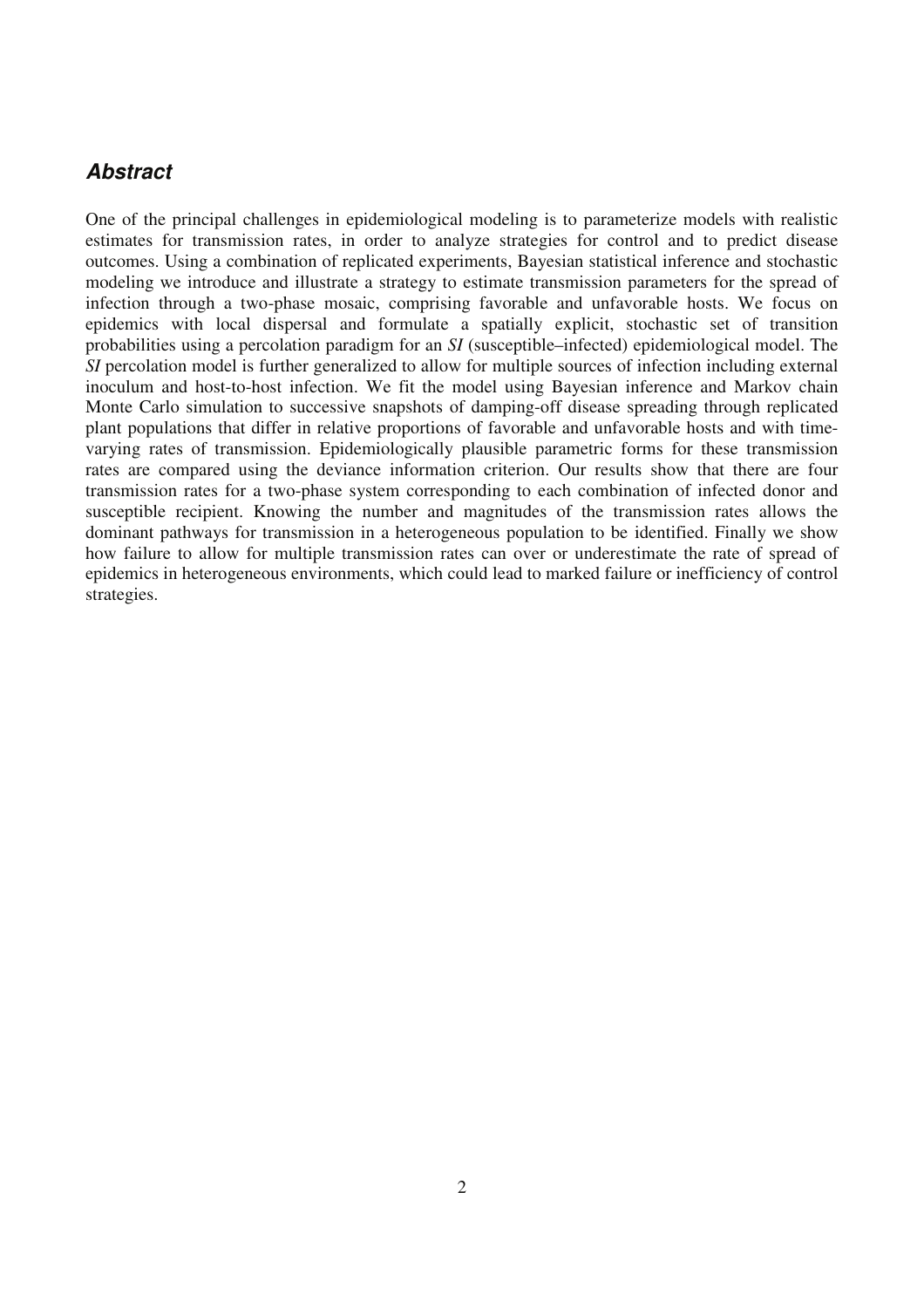# **1 Introduction**

One of the principal challenges in epidemiological modeling is to parameterize models with realistic estimates for transmission rates, in order to analyze strategies for control and to predict disease outcomes. Whereas the durations of infectious and latent periods can often be estimated from observation of individuals challenged with inoculum, the probabilities, and the associated rates, for transmission of infection between infected and susceptible individuals are notoriously difficult to measure or estimate (1, 2). The problem is especially acute in spatially structured, heterogeneous host populations, in which hosts differ in susceptibility and infectivity. The magnitudes of the transmission rates typically change over space, according to the nature of the infected donor and the susceptible recipient, and may also change over time (2). In human diseases, infectivity and susceptibility may be affected by genetic, physiological or social differences (3, 4, 5), as well as by immune and vaccination history. Examples also occur in animal epidemiology, with transmission of infection of a common pathogen within and between species at the landscape scale, such as foot and mouth disease in sheep and cattle (6) or in prophylactic treatment of some herds or animals but not others. Analogous examples occur at two scales in cropping systems, either as mixtures of crop species within fields (7, 8) (where the plant is the unit of epidemiological interest), or as a mosaic of crops, such as wheat and barley with differing susceptibility to a common pathogen, arranged within a landscape (where the field is the unit of epidemiological interest) (9, 10).

It is now widely acknowledged that host heterogeneity can endow systems with a far more complex range of dynamics, relating to species and population persistence (9, 11, 12) or evolutionary processes (13), than would be exhibited in homogeneous settings. Even for a two-phase system, there may be as many as four distinct rates arising from each combination of transmission between donor (infected) and recipient (susceptible) individual, and as few as one, if hosts respond homogeneously to infection. Together with the spatial distribution or network structure of favorable and unfavorable hosts in the population, multiple transmission rates determine the spatial and temporal evolution of the epidemic in ways that are quite different from homogeneous transmission. Preferential spread on one component for example, changes the evolution of the contact structure between infected and susceptible sites during the course of the epidemic (Fig. 1). To be able to predict such behavior depends on being able to discriminate differences in transmission rates. Using a combination of replicated experiments, statistical estimation and stochastic modeling we show below how failure to account for heterogeneity in transmission rates by assuming a common (average) transmission rate can seriously misinterpret the dynamics of the epidemic.

### < Figure 1 near here >

Specifically, we consider spatially heterogeneous epidemic systems in which pathogen spread occurs through a landscape comprising favorable sites (such as a susceptible or untreated host) and less favorable sites (such as partially-resistant or treated hosts). We focus on processes and models with a strong network structure with short-range interactions. We develop an innovative statistical methodology for the estimation of transmission parameters for a stochastic model of epidemics in heterogeneous populations and test it on successive spatial maps of epidemics from replicated microcosms of mixed populations of radish and mustard seedlings (henceforth labeled favorable, F, and unfavorable, U, respectively) exposed to the fungal plant pathogen *Rhizoctonia solani* Kühn. Soilborne pathogens are important determinants in the dynamics of plant populations in natural environments (14) and in epidemics in agricultural environments (9, 13). The model is formulated as a stochastic, spatially-explicit set of transition probabilities using a percolation paradigm for an *SI* (susceptible–infected) epidemiological model that has previously been shown to be appropriate for epidemics with short-range, nearest-neighbor contacts on a lattice (15, 16). The *SI* percolation model is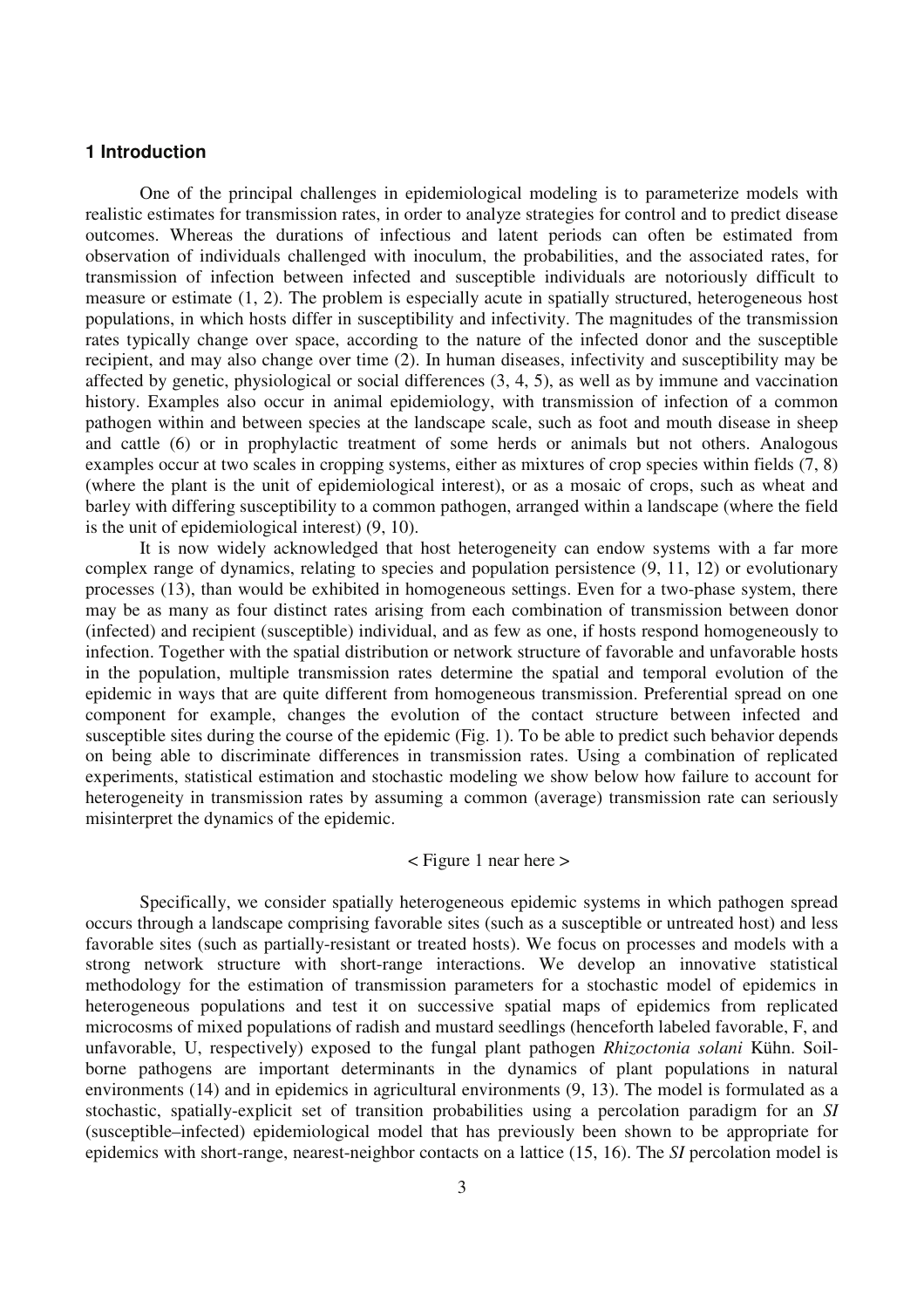generalized to allow for multiple sources of infection including primary (from external inoculum) and secondary (host to host) infection. In common with many real-life systems such as measles (17), the infection process is subject to temporal forcing, which is accounted for by differential time-varying rates of infection as the two species become resistant to damping-off disease (see Methods). Parameter estimation is effected by fitting the model to observations of disease spread through time and space in replicated epidemics using a combination of Bayesian inference and Markov chain Monte Carlo simulation, adapted from Gibson et al. (2).

Our specific objectives are:

- to develop methods to fit percolation-based, spatio-temporal models for the spread of epidemics that evolve in heterogeneous environments with local dispersal and time-varying transmission rates within and between species;
- to demonstrate methods for formal comparison of models and to test for significant differences amongst transmission rates;
- to use parameter estimates to analyze and predict the effects of different degrees of spatial heterogeneity on disease dynamics;
- to assess whether or not temporal forcing of transmission rates can be detected with the infrequent sampling typical of large scale natural systems.

We also address the effect of large-scale (typified by the percentage of area covered by favorable sites) and small-scale heterogeneity (typified by the degree of clustering of favorable sites) on the connectivity within and between favorable and unfavorable sites, and how connectivity and transmission rates determine disease levels, by controlling the way an epidemic invades its environment.

# **2 Results**

We first identified the parametric forms for time-varying transmission rates (see Methods) from which we conclude that the rate of primary infection declines exponentially with time and the rate of secondary infection rises and falls over time, described by a three-parameter Weibull function. The nuisance parameter used to account for so-called tertiary infection arising from the occasional nonnearest transmission was constant throughout the epidemics. Models were compared using the deviance information criterion (DIC, see Methods and Supplementary Information). Although the particular form of time-dependency for the transmission rates (Fig. 2) reflects the characteristics of the specific system we used to test our method, the methodology introduced below to estimate multiple transmission rates can easily be generalized to any epidemic with or without temporal forcing (see Discussion).

### **Model fitting and comparison of transmission rates**

Bayesian methods were used to estimate parameters and to compare transmission rates for the fully parameterized, spatially explicit, stochastic model for time-varying primary and secondary infection rates. We show that not only was there no evidence to support a common rate amongst and between species but that the rates of secondary infection differed according to which species was the donor and which the recipient (Table 1; Fig. 1). It follows that there are two transmission rates for primary infection, one per host species, but that the differential transmission of secondary infection needs to be explained by four distinct rates depending upon which species is the donor and which is the recipient. The full joint posterior distribution is used to calculate the rates shown in Fig. 2. The corresponding point estimates for parameters together with 95% credible intervals are given in the Supplementary Information. Both parameters governing primary infection differed between species ( $Pr(a_U > a_F | data)$ )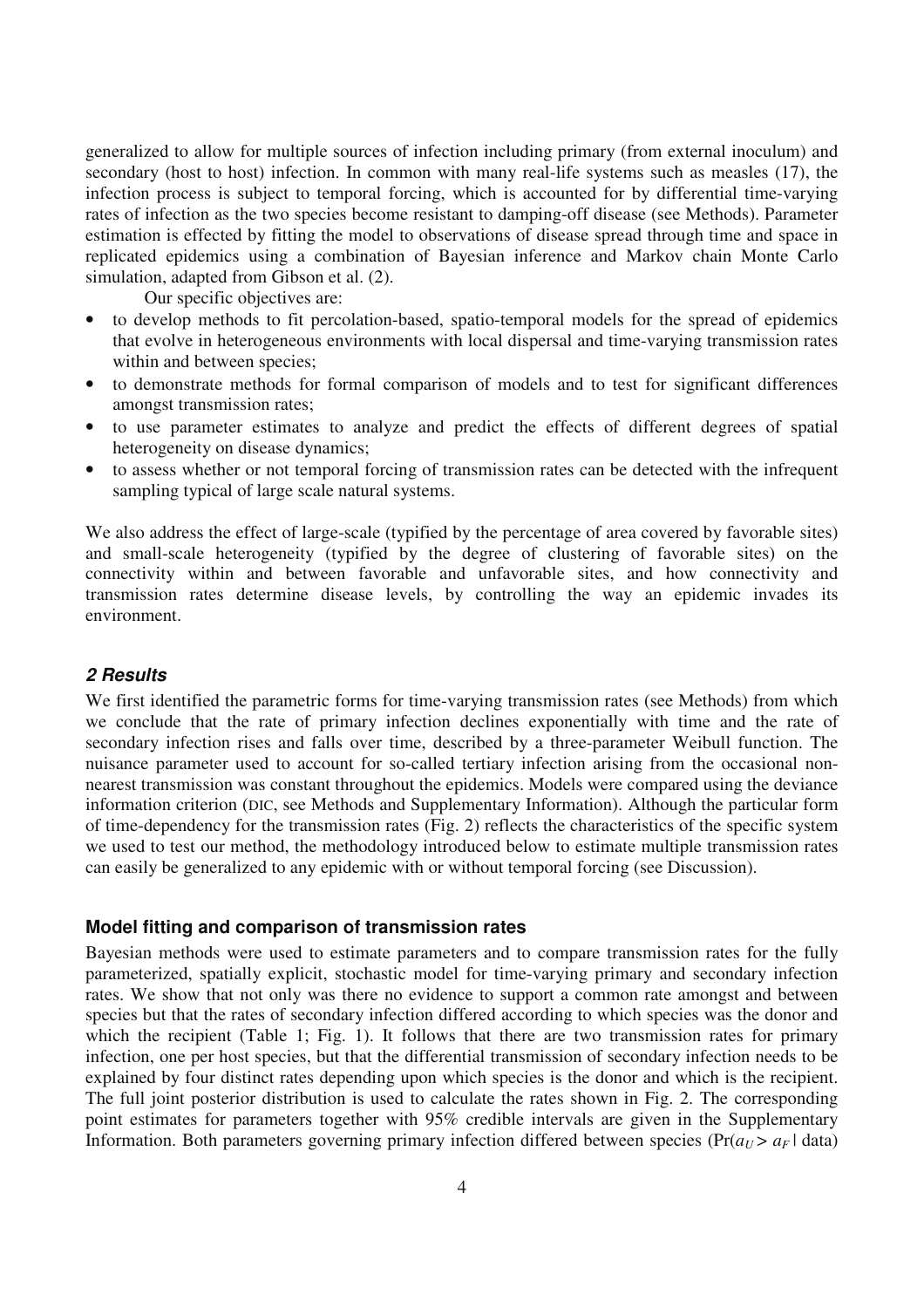$\leq 0.0001$ , Pr( $r_U > r_F$  data) $\leq 0.01$ ). Since both species were challenged by the same source of inoculum, this indicates that although the unfavorable (mustard) sites were initially more susceptible to inoculum, they became resistant more quickly than the favorable (radish) sites (Fig. 2). Interpretation of the various parameters for secondary infection is more complicated, since each set of three parameters contributes jointly to the shape of the secondary transmission rate (Fig. 2). All four within- and between-species transmission rates displayed similar temporal dynamics: the rate of transmission initially increased, followed by a decrease. The absolute values were however significantly different for all four transmission rates (Fig. 2, Table 1).

 The largest of the secondary transmission rates unsurprisingly occurred between two favorable sites, followed by the transmission of infection from unfavorable to favorable sites. The rate at which unfavorable sites became infected was lower, in particular for transmission between two unfavorable sites. Overall, however, there were appreciable rates for between-species (*UF, FU*) transmission of infection with differing magnitudes that could not have been predicted from the within species (*UU, FF*) rates (*cf.* Fig. 2).

< Table 1 and Figures 2&3 near here >

We plot the predicted and measured daily distribution of new infections as a measure of goodness-of-fit (Fig. 3). It is striking that with a single set of parameters, the prediction of the number of new infections for each day agrees well with the measured data for all population structures, representing a wide range of heterogeneity. Although the predicted distributions follow the central trend of the observations, the amount of variability in the number of new infections is under-estimated, with more observations falling outside the credible bounds than would be expected. This may indicate environmental differences between replicates that we have not modeled and which could in principle be remedied by taking a hierarchical Bayesian approach (e.g. 18, 19).

### **Sensitivity of results to frequency of observations**

In order to assess whether or not the temporal change in transmission rates could still have been identified with less intensive sampling, we discard some of the data and repeat the model fitting routine. The inferred posterior mean and 95% credible intervals for the transmission rates, taking observations to be at times 4, 8 and 12 rather than daily until day 13, are plotted in Fig. 2 in gray. The correspondence between the analyses based on the full and reduced data sets is remarkably close. The increase in the variability of the estimates from the reduced data set is small compared with the putative decrease in sampling costs.

### **Identification of dominant pathways for transmission of infection**

Estimation of the set of transmission rates for an epidemic in a heterogeneous population of hosts allows us to identify the dominant pathways for infection upon which future efforts to control and manage disease should be targeted. We derive the following posterior distributions: the number of hosts in a mixed population that became infected by primary infection and by infection via secondary infection from the same species or class (e.g. favorable–favorable or unfavorable–unfavorable) and between species (e.g. favorable–unfavorable or unfavorable–favorable) (Table 2). In heterogeneous populations, a population with 75% favorable sites (Fig. 4a) provides a well-connected network of neighboring favorable sites that is preferentially exploited by the epidemic. Unfavorable sites become infected predominantly from neighboring favorable sites and they contribute little to transmission of infection. In contrast, for a population with 50% favorable sites (Fig. 4d) the connectivity of the favorable network is reduced and the contribution of unfavorable sites to the spread of epidemics increased significantly (Table 2). Only by fitting spatial models is it possible to obtain estimates of the most likely pathways for transmission of infection.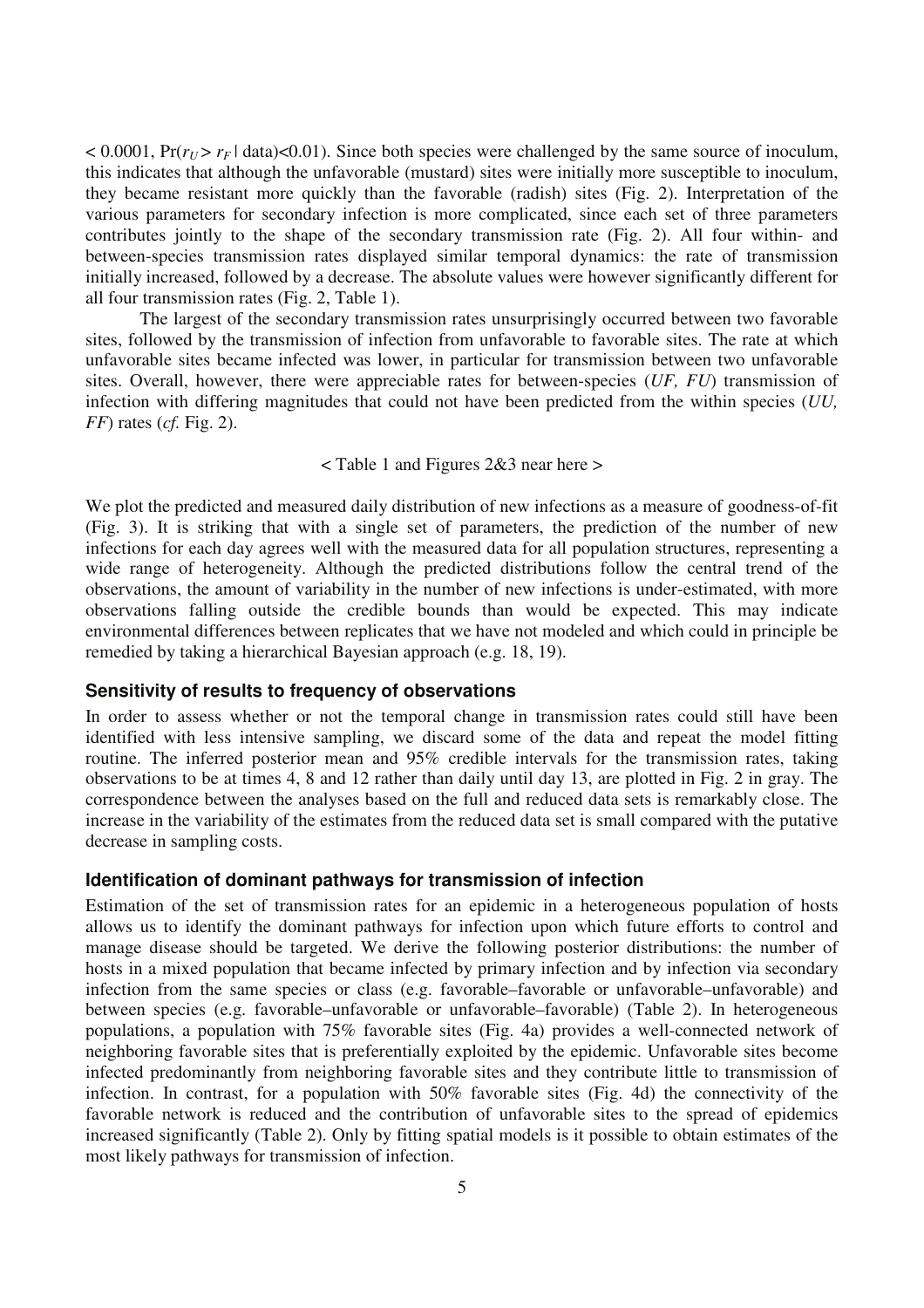#### < Table 2 near here >

#### **The effect of heterogeneity in population structure**

Model inferences were used with the estimated parameters to analyze the effect of heterogeneity at two spatial scales: at the large scale, exemplified by the area of the population covered by favorable sites, and at the small scale, exemplified by the clustering of favorable sites within the population. The intuitive expectation here is that an increase in the proportion or clustering of a sub-population through which disease spreads will lead to an increase in infection as the number of contacts to the same host type increases and a better connected network for transmission of infection is formed (Fig. 4). The proportion of infected hosts in the favorable sub-population did indeed increase, irrespective of transmission *between* sub-populations (Fig. 4b,c). However, the combined effect of the four transmission rates for secondary infection and the evolution of contacts between favorable and unfavorable sites resulted in counter-intuitive responses in the unfavorable sub-population. Here, an increase in the proportion of the unfavorable population resulted in either more or less infection, depending upon the relative magnitude of the transmission rates between the two sub-populations (Fig. 4e). A similar dichotomous response resulted from reducing the amount of local clustering (Fig. 4f). We conclude that the effect of a better connected network in the unfavorable sub-population is offset against a decrease in the number of contacts with the favorable sub-population within which disease can spread faster. Additional simulations (not shown) showed that this pattern depends on neither the level of primary infection nor the time-dependency of the transmission rates, but that it does depend on the relative values of the transmission rates.

< Figure 4 near here >

## **3 Discussion**

Transmission rates for epidemics are notoriously difficult to quantify (20) and resort is often made to indirect methods of estimation. Our approach introduces and tests a framework for direct estimation of transmission rates from spatio-temporal snapshots of disease spread through heterogeneous populations. By integrating experimentation, modeling and parameter estimation using Bayesian estimation coupled with Markov chain Monte Carlo simulation, the framework allows identification and analysis of the processes that underlie the spread of disease in heterogeneous populations. We have shown that the following are possible: (i) estimation of multiple transmission rates from spatiotemporal data of disease in heterogeneous (two-phase) environments, (ii) formal comparison of models and tests for significant differences amongst transmission rates, (iii) identification of the main sources and pathways of infection, (iv) analysis, using parameter estimates, of how epidemics evolve in response to changes to the heterogeneity of their environment. While the framework was tested for a full dataset of 13 successive spatio-temporal maps for which the observational time-scale was well matched to the biological time-scale of the system, we have also shown that the method is robust to drastic reduction in the number (three) of snap-shots. Small numbers of snap-shots are much more typical of epidemics in natural systems (21, 22) and the robustness of the methods to these small samples supports the generality of the statistical framework to non-model systems.

Knowing the number and magnitude of transmission rates enabled us to identify the dominant pathways for transmission of infection (Fig. 4). Failure to allow for multiple transmission rates could grossly under- or over-estimate the rate of spread of disease, especially in inferring the effects of changing the proportion of favorable or unfavorable sites associated with disease control strategies in a population. For example, at the landscape scale, we may consider vaccinating hosts spatially to control diseases such as foot and mouth (23); the choice of whether to vaccinate all susceptible animals or just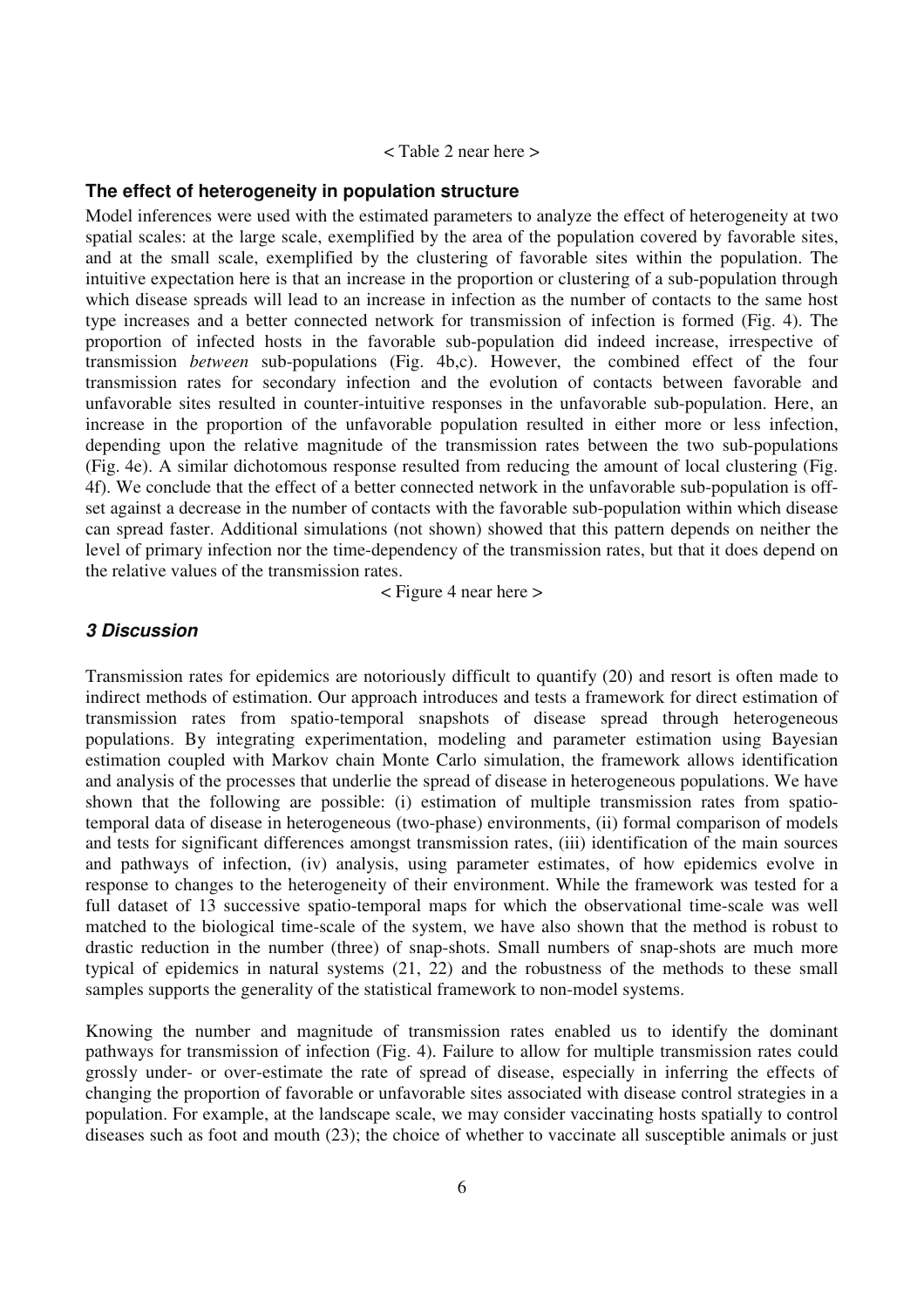cattle, say—without prior knowledge of the resulting transmission rates for the epidemic—could lead to marked failure or inefficiency in prophylactic use.

We developed our methods for a generic model for epidemics (9) where hosts are classified as either susceptible  $(S)$  or infected  $(I)$  in order to illustrate the approach. Although the model does not include any hidden classes, such as latent infections (1), extra classes can, in principle, be accommodated. The model and approach also readily generalize to multiple phases or host types. If *h<sup>j</sup>* , the heterogeneity covariate of host *j*, remains categorical, the extension is obvious, although the number of parameters increases quadratically with the number of phases. If  $h_j$  represents a continually varying trait, then some functional form (24) must be imposed for the rate  $\beta[h_i, h_s](t)$  of infection from *i* to *s*: for example, that  $\beta[h_i, h_s](t)$  is proportional to  $h_s$  and constant with time (25).

The plant pathogen experimental microcosm system used here is well suited to testing methodological advances (1, 2). It is repeatable yet introduces stochasticity to replicated epidemics in unpredictable ways that reflect well the uncertainty of biological systems not always captured by computer simulation. Epidemics are short with completion in 15–20 days and allow repeated observations usually at daily intervals of evolving replicated epidemics. Even in the model system, complexities arise. The rates of primary infection decay exponentially with time; the rise and fall in the rates of secondary infection are consistent with changes in infectivity as plants grow and become stronger donors, offset by increasing resistance as plants age (26). These results are consistent with analyses of epidemics in analogous homogeneous systems, and biological interpretations associated with changing dynamics of host susceptibilities are detailed elsewhere (26). The important feature to note here is that timedependency of transmission rates is often not known *a priori*, yet plays a crucial role in the dynamics of epidemics, especially when it leads to rapid quenching of disease spread (27). Our method enables formal comparison of models to identify appropriate functions for time-dependency of transmission rates.

Time-varying infection rates are not limited to plant diseases. Rates may change as a result of policy (e.g. culling of livestock (28), the imposition of travel restrictions (29)), social reaction to the threat of infections (29), environmental changes (30) or seasonal variation (17). Host-age (31) and viral load (32) can also have an effect on transmissibility of infection. The detection of changes depends on sufficient information being present in the available data, but is not as dependent on frequent sampling as might be expected: repeating the analysis in this paper but omitting 75% of the observation times yields very similar results (Fig. 2).

Although the focus of this paper has been on crop mixtures, marked differences in transmissibility of infection within and amongst classes of hosts are also important determinants of the outcome of disease outbreaks in human and other animal populations. Typical examples include species differences in transmission of the foot and mouth pathogen (28) and polymorphism and recombinational hotspots in susceptibility to malaria (3). Sexual orientation, behaviour and partner choice impose heterogeneities in relation to sexually-transmitted diseases  $(5, 4)$  as do age  $(31, 4)$  and sex  $(33, 4)$  for a range of other diseases. Until now, it has been very difficult to parameterize models to take account of such heterogeneities, despite their implicit importance in the dissemination and control of disease, as for example in the recent outbreak of SARS (29).

The main feature of the framework introduced here is that it allows for analysis of epidemics in heterogeneous environments whilst accounting for two crucial underlying aspects, namely the contact between sites in the population, and real estimates of multiple transmission rates that operate in heterogeneous systems. We have shown that both factors affect the dynamics of epidemics and hence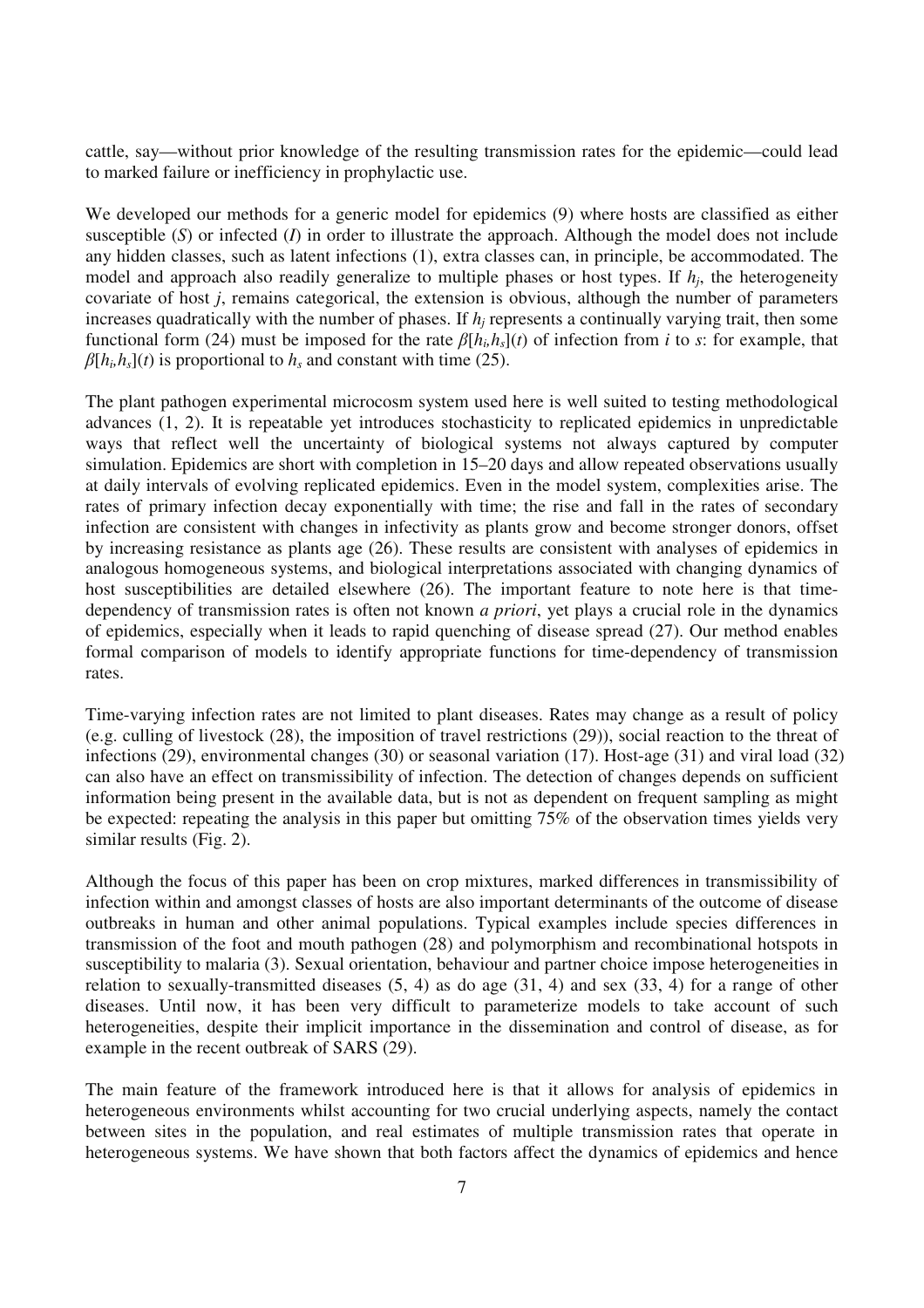the effectiveness of disease-control strategies. Such strategies could include spatially-explicit control by shielding susceptible hosts, fields or even farms for example by the spatial deployment of resistant varieties, or a local deployment of a chemical or biological control agent (8, 10, 34). The effectiveness is largely determined by the relative magnitude of the transmission rates. If transmission rates between favorable and unfavorable sites are intermediate or high, we have shown that the levels of disease in sites that are less favorable for spread are dominated by the disease pressure from the favorable sites in the population (Fig. 3). Hence the heterogeneity of the population determines the underlying landscape within which contacts between infected and susceptible sites, either favorable or unfavorable, are subsequently dynamically generated by the pathogen as it explores specific contacts preferentially. The latter is mainly determined by the relative magnitude of the transmission rates. Knowledge of multiple transmission rates as estimated in this paper is therefore essential in addressing epidemiologically important questions such as: '*what is the minimum spatial coverage of a vaccination treatment required to reduce the risk of invasion?*' (23); or '*can we safely introduce a susceptible crop or cropping system (e.g. organic farms) without enhancing the risk of invasive spread at the regional scale?*' (10). These questions can only be addressed within spatial models. Our method ensures that answers to such questions are statistically sound, and fully integrated with experimental trials or field data.

### **4 Methods**

### **Model structure**

The model of Gibson et al. (2) can be readily generalized to represent a mixed-species population. The heterogeneity of the population is described by assigning the covariate  $h_j$  to each member *j* of the population, where  $h_j$  which takes the values 0, 1 for favorable or unfavorable sites for disease transmission. Let  $I_i(t) = 1$  if *j* is infected by time *t* and 0 if still susceptible. In common with most stochastic epidemiological models (1, 35, 36), we assume that  $Pr(I_s(t+dt)=1|I_s(t)=0) = \phi_s(t)dt$  as

 $dt\rightarrow 0$ , where  $\phi_s(t)$  is the rate of infection of *s*. In the specific model used here,  $\phi_s(t)$  is comprised of terms representing the rate of *primary* infection from inoculum at time *t* if *s* is inoculated, denoted  $\alpha[h_s](t)$ , and the rate of *secondary* infection from each infected neighbor *i*, denoted  $\beta[h_i, h_s](t)$ . We restrict the transmission of primary and secondary infection to nearest neighboring sites only, to accommodate the limited dispersal commonly found for soil-borne pathogens and for which data for model testing were available. A nuisance parameter, termed the rate of *tertiary* infection,  $y[h_s](t)$ , is introduced to allow for a small proportion of non-nearest neighbor transmission. Using the indicator function  $1\{A\} = 1$  if *A* is true and 0 otherwise, this can be written:

$$
\phi_s(t) = \alpha[h_s](t) \mathbf{1}\{s \in X\} + \left(\sum_i \beta[h_i, h_s](t) \mathbf{1}\{I_i(t) = 1\} \mathbf{1}\{i \in N_s\}\right) + \gamma[h_s](t)
$$

where *X* and  $N_s$  are the sets of inoculated hosts and nearest-neighbors of *s*, respectively. The total rate of infection φ*s*(*t*) of a host *s* therefore depends upon the time-varying transmission rates as well as on localized conditions (presence of inoculum, neighboring infectious hosts) which evolve with time and are different for each host (figure 1). A range of functional forms were tested for the transmission rates with the following emerging with strong support from the deviance information criterion (see below):

$$
\alpha[h_s](t) = a[h_s] \exp(-r[h_s]t),\n\beta[h_i, h_s](t) = b[h_i, h_s] \kappa[h_i, h_s] \{(t/\mu[h_i, h_s])^{\kappa[h_i, h_s]}\} \exp\{-(t/\mu[h_i, h_s])^{\kappa[h_i, h_s]}\} / t,
$$
\n
$$
\gamma[h_s](t) = \varepsilon[h_s],
$$

in which the rate for primary infection decays exponentially with time, the rate for secondary infection changes non-monotonically in accordance with a Weibull function and the rate for background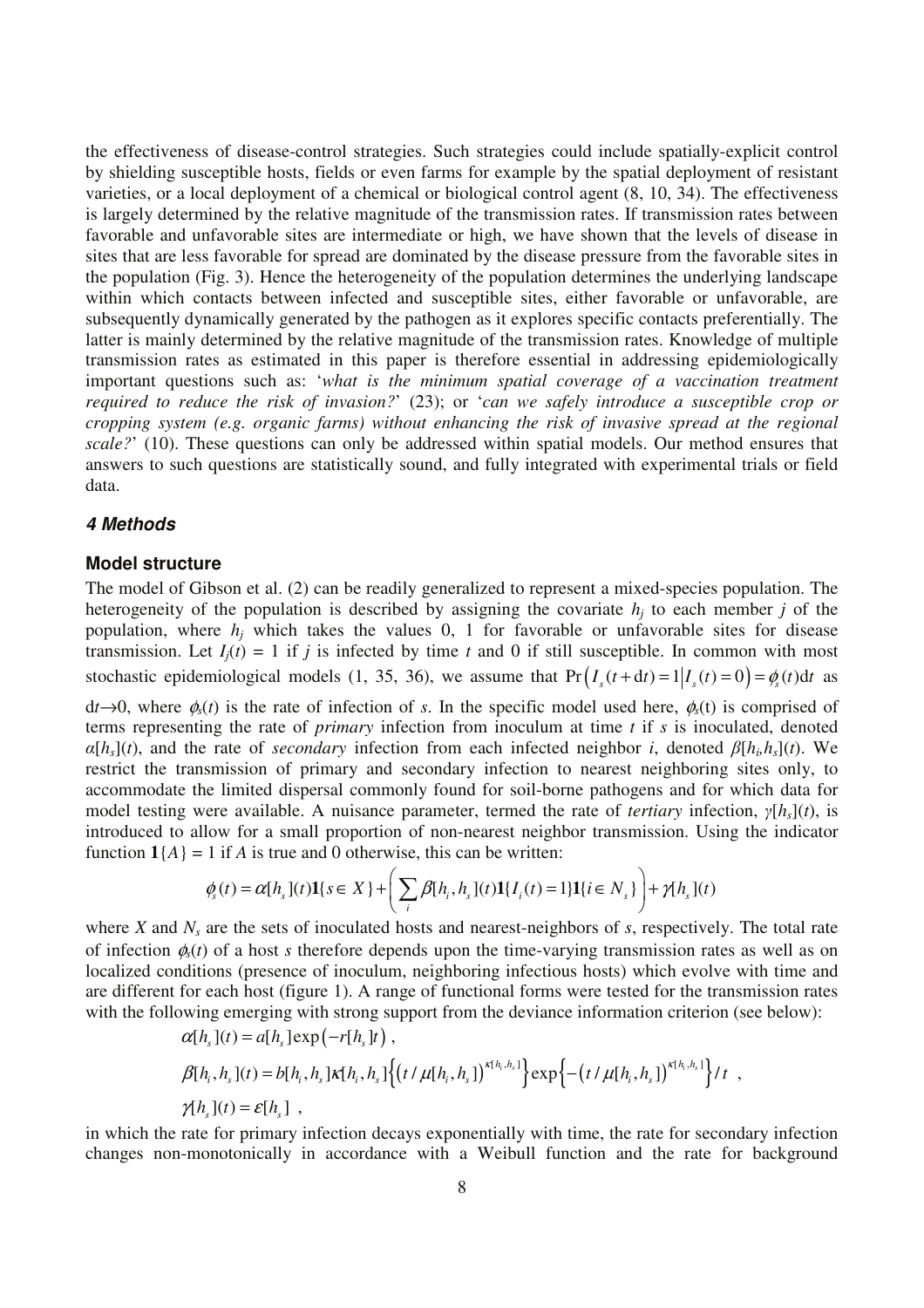infection is constant. The Weibull function is selected here as a function allowing the expression of rise-and-fall dynamics with analytical integrals.

# **Bayesian model fitting**

We fitted the model using Markov chain Monte Carlo techniques and data augmentation to draw a sample from the joint posterior distribution of model parameters and unobserved infection times and sources of infection for each of the circa 10 000 hosts in the system. The algorithm is quite involved, so details are provided in the web appendix. The deviance information criterion (37, 38) was used to discriminate between competing models.

# **Experimental data**

Our methods are applied to epidemics in heterogeneous plant populations in replicated microcosm experiments. Details of the experiments can be found in Otten *et al.* (39). In summary, dynamics of damping-off epidemics were recorded in populations comprising 414 seedlings of a favorable (radish, *Raphanus sativus* L., *Cherry Belle*) or an unfavorable species (mustard, *Sinapsis alba* L.), planted in a square lattice. At the densities used, spread of disease occurs predominantly between nearest neighbors. Populations comprised either 100% favorable, 100% unfavorable, a mixture with 75% favorable and 25% unfavorable, or a 50:50% mixture, with up to six replicates per treatment. The host species at each point on the lattice was randomly selected, and in each tray 32 randomly selected plants were challenged by inoculum of the soil-borne fungal pathogen *R. solani*. The position of damped-off plants was recorded daily for 13 days following emergence; to assess the dependency of the method on highresolution temporal data, we also consider a censoring of the data with observations at 4d intervals only. The model was fitted to all replicates jointly.

# **Acknowledgements**

ARC, GJG and CAG thank the Biotechnology and Biological Sciences Research Council (BBSRC) for financing the research project (grant number BB/C007263/1). The experimental data were collected by WO in a previous joint BBSRC project with CAG and GJG. CAG also gratefully acknowledges the support of a BBSRC professorial fellowship and GM acknowledges support from the Scottish Executive. We thank two anonymous referees whose comments have improved the manuscript.

# **References**

1. Gibson GJ, Kleczkowski A & Gilligan CA (2004) *Proc Natl Acad Sci USA* 101:12120–12124.

- 2. Gibson GJ, Otten W, Filipe JAN, Cook A, Marion G & Gilligan CA (2006) *Statistics and Computing* 16:391–402.
- 3. Kwiatkowski DP (2005) *Am J Hum Genet* 77:171–190.
- 4. Quinn TC & Overbaugh J (2005) *Science* 308:1582–1583.
- 5. Gregson S, Nyamukapa CA, Garnett GP, Mason PR, Zhuwau T, Caraël M, Chandiwana SK & Anderson RM (2002) *The Lancet* 359:1896–1903.
- 6. Ferguson NM, Donnelly CA & Anderson RM (2001) *Nature* 413:542–548.
- 7. Finckh MR, Gacek ES, Goyeau H, Lannou C, Merz U, Mundt CC, Munk L, Nadziak J, Newton AC,
- de Vallavieille-Pope C*, et al.* (2000) *Agronomie* 20:813–837.
- 8. Garrett KA & Mundt CC (1999) *Phytopathology* 89:984–990.
- 9. Gilligan CA (2002) *Adv Bot Res* 38:1–64.
- 10. Gilligan CA (2008) *Phil Trans R Soc London Ser B* (DOI:10.1098/rstb.2007.2181).
- 11. Levin SA (2000) *Ecosystems* 3:498–506.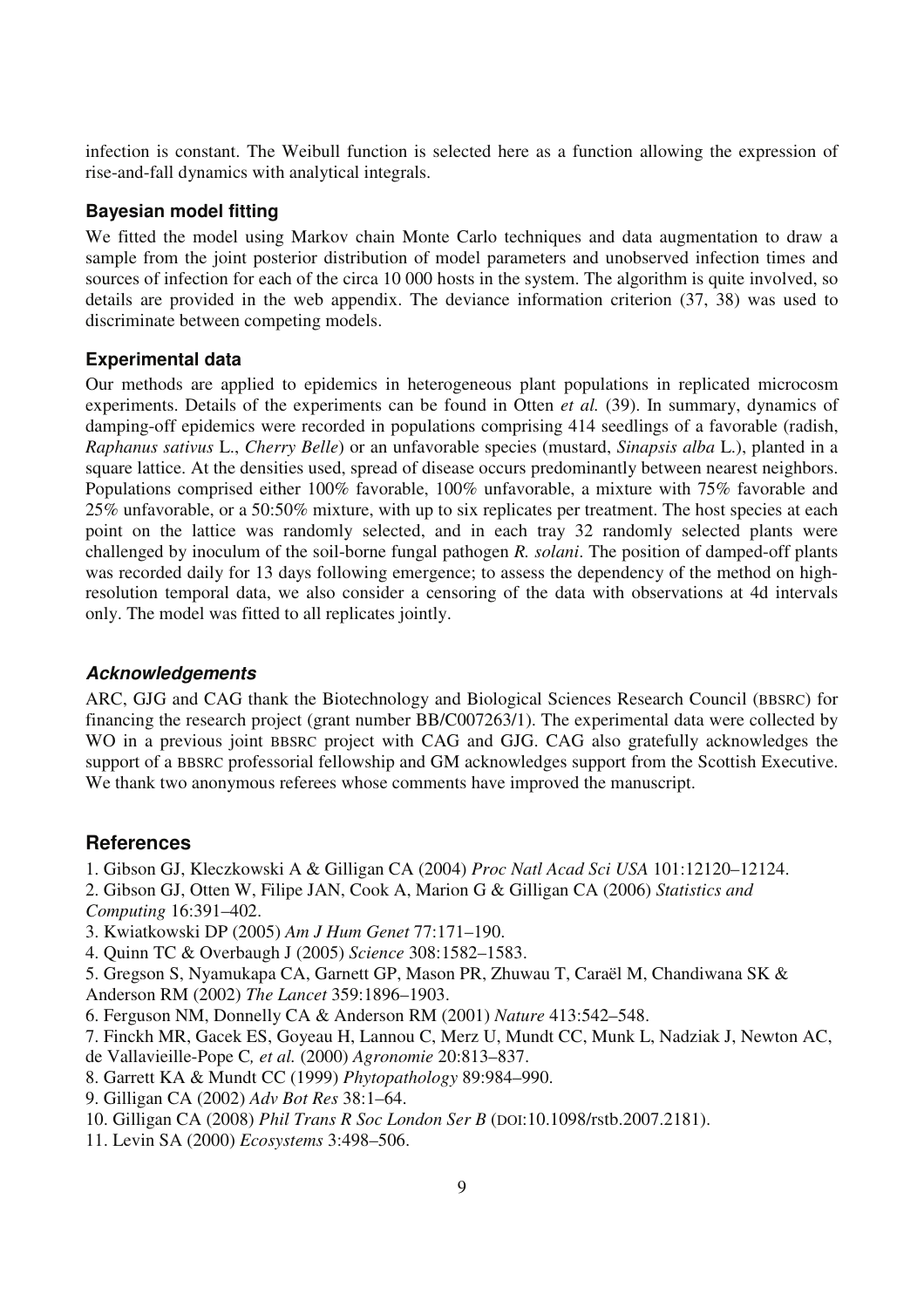- 12. Ettema CH & Wardle DA (2002) *Trends Ecol Evol* 17:177–183.
- 13. Shea K, Thrall PH & Burdon JJ (2000) *Ecol Lett* 3:150–158.
- 14. Packer A & Clay K (2000) *Nature* 404:278–281.
- 15. Bailey DJ, Otten W & Gilligan CA (2000) *New Phytol* 146:535–544.
- 16. Sander LM, Warren CP & Sokolov IM (2003) *Physica A* 325:1–8.
- 17. Bjørnstad ON, Finkenstädt BF & Grenfell BT (2002) *Ecol Monographs* 72:169–184.
- 18. Gross K, Ives AR & Nordheim EV (2005) *Ecology* 86:740–752.
- 19. Link WA & Sauer JR (2002) *Ecology* 83:2832–2840.
- 20. Dwyer G & Elkinton JS (1993) *J Anim Ecol* 62:1–11.
- 21. Gibson GJ (1997) *Appl Stat.* 46:215–233.
- 22. Keeling M, Brooks SP & Gilligan CA (2004) *Proc Natl Acad Sci USA* 101:9155–9160.
- 23. Keeling MJ, Woolhouse ME, May RM, Davies G, Grenfell BT (2003) *Nature* 421:136–142.
- 24. Cook A, Marion G, Butler A & Gibson G (2007) *Bull Math Bio* 69:2005–2025.
- 25. O'Neill PD & Becker NG (2001) *Biostatistics* 2:99–108.
- 26. Otten W, Filipe JAN, Bailey DJ & Gilligan CA (2003) *Ecology* 84:3232–3239.
- 27. Kleczkowski A, Bailey DJ & Gilligan CA (1996) *Proc R Soc London Ser B* 263:777–783.
- 28. Chis Ster I & Ferguson NM (2007) PLoS ONE 2:e502.
- 29. Riley S, Fraser C, Donnelly CA, Ghani AC, Abu-Raddad LJ, Hedley AJ, Leung GM, Ho LM, Lam TH, Thach TQ, *et al.* (2003) Science 300:1961–1966.
- 30. Gottwald TR, Sun X, Riley T, Graham JH, Ferrandino F & Taylor EL (2002) *Phytopathology* 92:361–377.
- 31. Ferguson NM, Donnelly CA & Anderson RM (1999) *Phil Trans R Soc London Ser B* 354:757–768.
- 32. Gray RH, Wawer MJ, Brookmeyer R, Sewankambo NK, Serwadda D, Wabwire-Mangen F, Lutalo
- T, Li X, vanCott T, Quinn TC & the Raka Project Team (2001) *The Lancet* 357:1149–1153.
- 33. Madkan VK, Giancola AA, Sra KK & Tyring SK (2006) *Arch Dermatol* 142:365–370.
- 34. Brophy LS & Mundt CC (1991) *Agric Ecosyst Environ* 35:1–12.
- 35. Renshaw E (1991) *Modelling Biological Populations in Space and Time* (Cambridge Univ Press, Cambridge, UK).
- 36. Höhle M, Jørgensen E & O'Neill PD (2005) *Appl Stat* 54:349–366.
- 37. Celeux G, Forbes F, Robert CP & Titterington DM (2006) *Bayesian Analysis* 1:651–674.
- 38. Spiegelhalter DJ, Best NG, Carlin BR & van der Linde A (2002) *J R Stat Soc B* 64:583–616.
- 39. Otten W, Filipe JAN & Gilligan CA (2005) *Ecology* 86:1948–1957.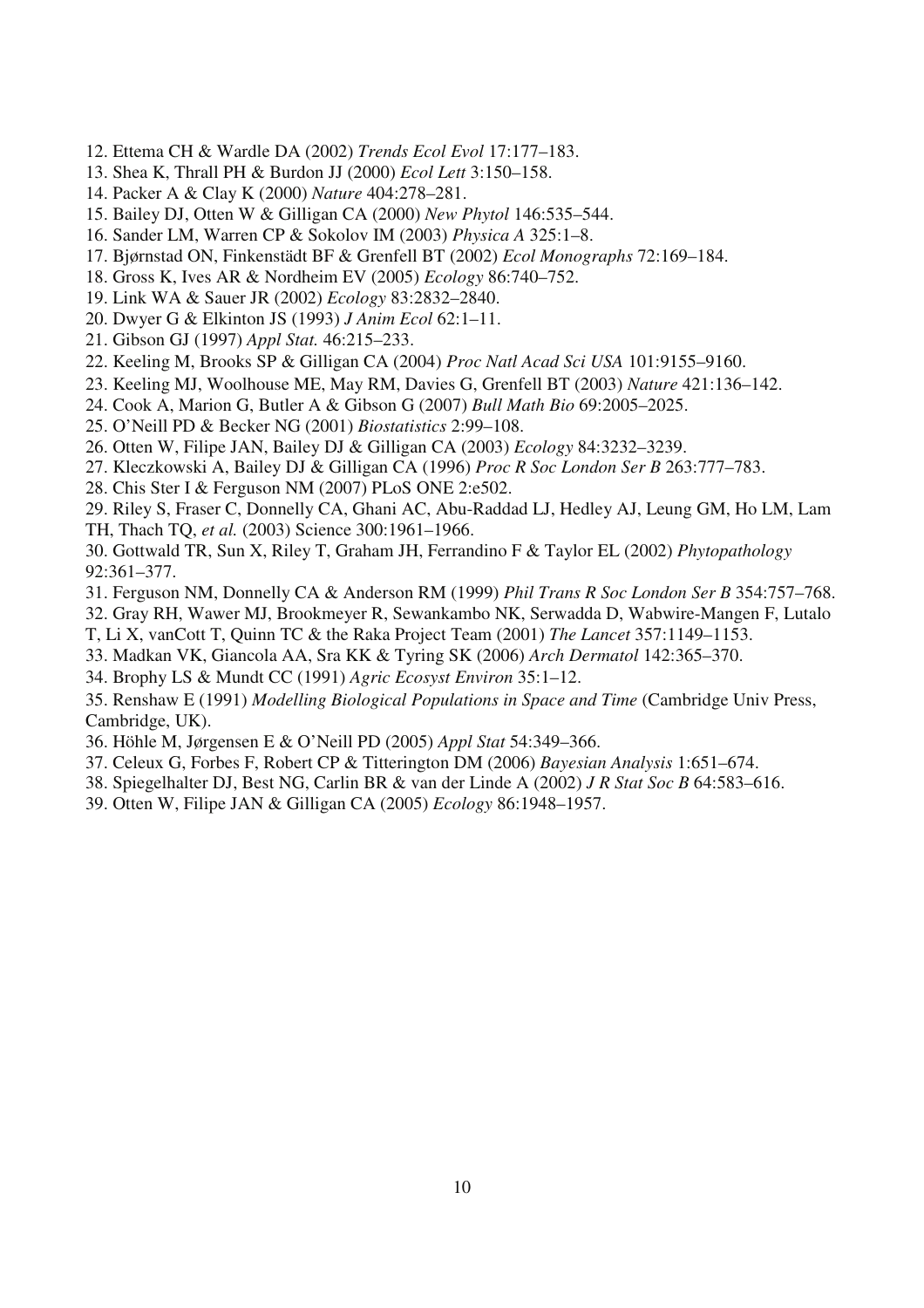# **Tables:**

Table 1: Difference in deviance information criteria (DIC) relative to the best-fitting model, used to confirm absence of common parameters for secondary transmission rates, associated with the donor, the recipient, or both. The estimated effective number of parameters is denoted  $\hat{p}$ . For brevity the time dependence of  $\beta$  is omitted from the table.

|                 | Model                                                  | DIC |      |
|-----------------|--------------------------------------------------------|-----|------|
| Full            |                                                        |     | 21.0 |
| Donors same     | $\beta[FF]=\beta[UF]; \beta[FU]=\beta[UU]$             | 25  | 15.7 |
| Recipients same | $\beta[FF]=\beta[FU]; \beta[UF]=\beta[UU]$             | 482 | 11.5 |
| Cross same      | $\beta$ [ $FU$ ]= $\beta$ [ $UF$ ]                     | 50  | 17.3 |
| All rates same  | $\beta$ [FF]= $\beta$ [FU]= $\beta$ [UF]= $\beta$ [UU] | 921 |      |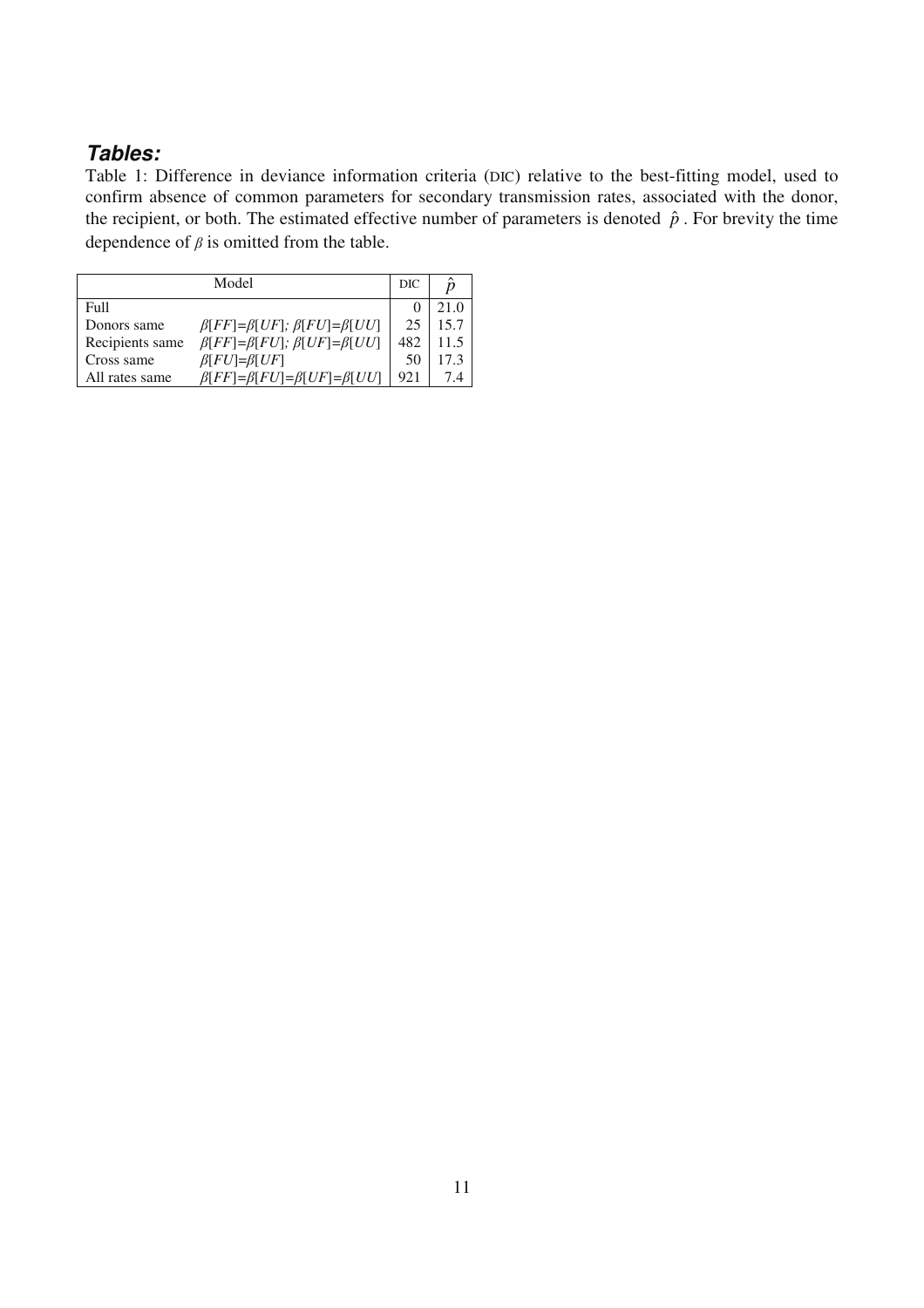Table 2: Identification of the most likely pathways and sources of transmission of infection in mixed populations, estimated by fitting the model to replicated epidemics of mixed populations with different ratios of favorable (*F*) and unfavorable (*U*) plants. The values show the posterior mean (expressed as % of *F* or *U* present in the population) of plants that became infected by primary infection, secondary infection from favorable plants, or secondary infection from an unfavorable plant. Tertiary infection accounted for the infection of a further 11–15% of favorable and 4–5% of unfavorable plants. Standard deviations are given in parentheses.

|                                 | 100% $F$   | $75\% F$  |           | 50% F     |           | 100% U   |
|---------------------------------|------------|-----------|-----------|-----------|-----------|----------|
| <b>Species</b>                  |            |           |           |           |           |          |
| Primary infection               | 4.6(0.2)   | 4.5(0.3)  | 5.8(0.3)  | 4.2(0.3)  | 5.8(0.2)  | 5.7(0.2) |
| Secondary transmission from $F$ | 58.4 (0.5) | 45.4(0.7) | 27.1(0.9) | 25.7(0.7) | 14.5(0.6) |          |
| Secondary transmission from $U$ |            | 5.0(0.5)  | 2.0(0.5)  | 13.1(0.6) | 9.3(0.5)  | 7.9(0.3) |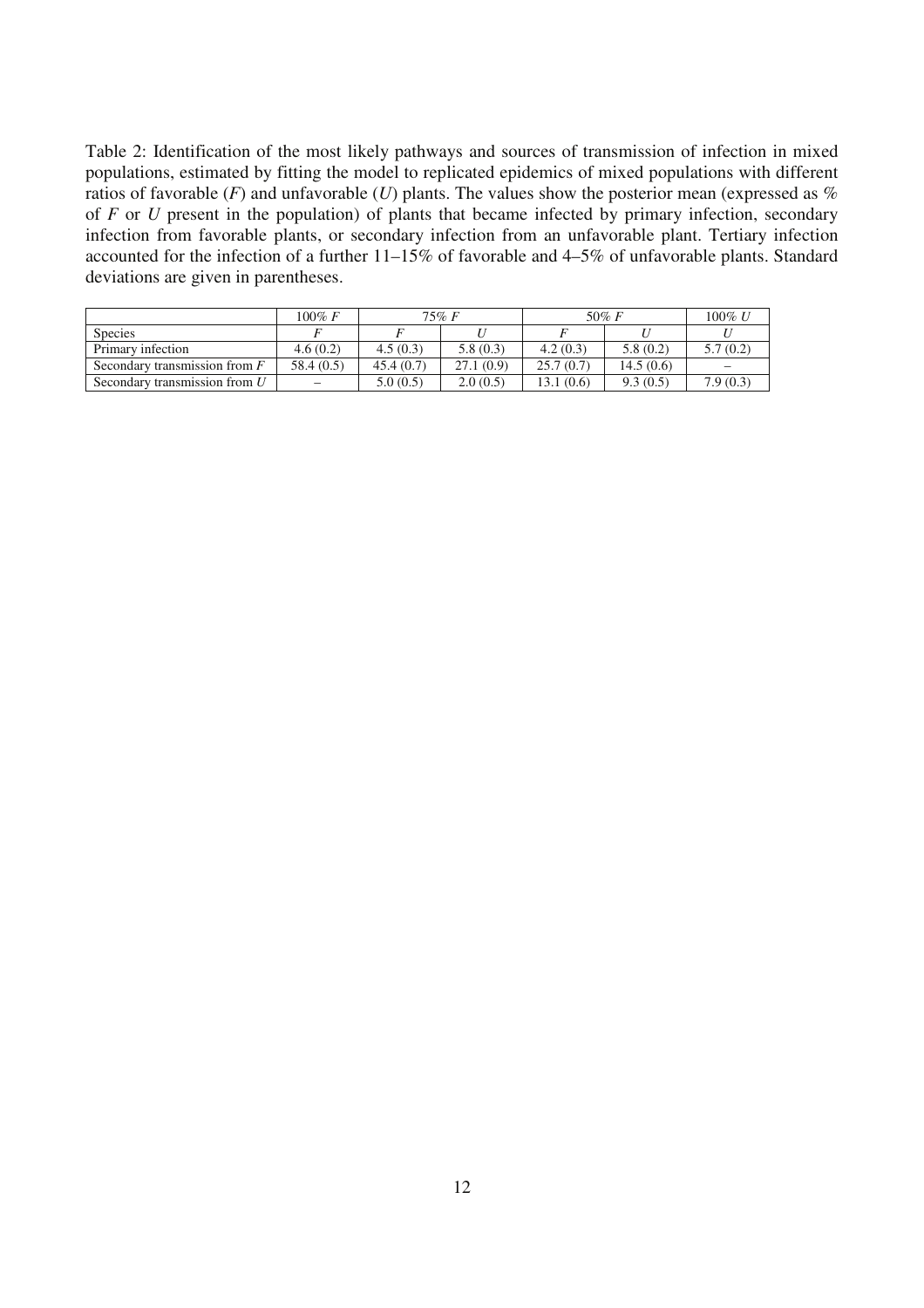# **Figures:**

Figure 1: Dynamics of infection in a heterogeneous host population comprising unfavorable (*U*, gray squares) and favorable (*F*, white) sites. The state of an epidemic is shown for two time points, with solid circles indicating infected and hollow circles susceptible hosts. The arrows represent potential transmission routes between infected and neighboring susceptible sites. The figure shows how the localized conditions change with time, and how the disease load depends on the relative strength of each of the four possible transmission rates  $\beta$ [...] . In the left picture, the total infective challenge on *F* is  $4\beta[F,F]$  and  $3\beta[F,U]$  on *U*. As more hosts become infected (right), this changes to  $3\beta[F,F] + \beta[U,F]$ on *F* and  $2\beta$ [*F,U*]+2 $\beta$ [*U,U*] on *U*. Even though the number of transmission pathways has increased from seven to eight, the combined effective challenge may be greater or less than in the left-hand picture depending upon the relative strength of each of the four transmission rates.

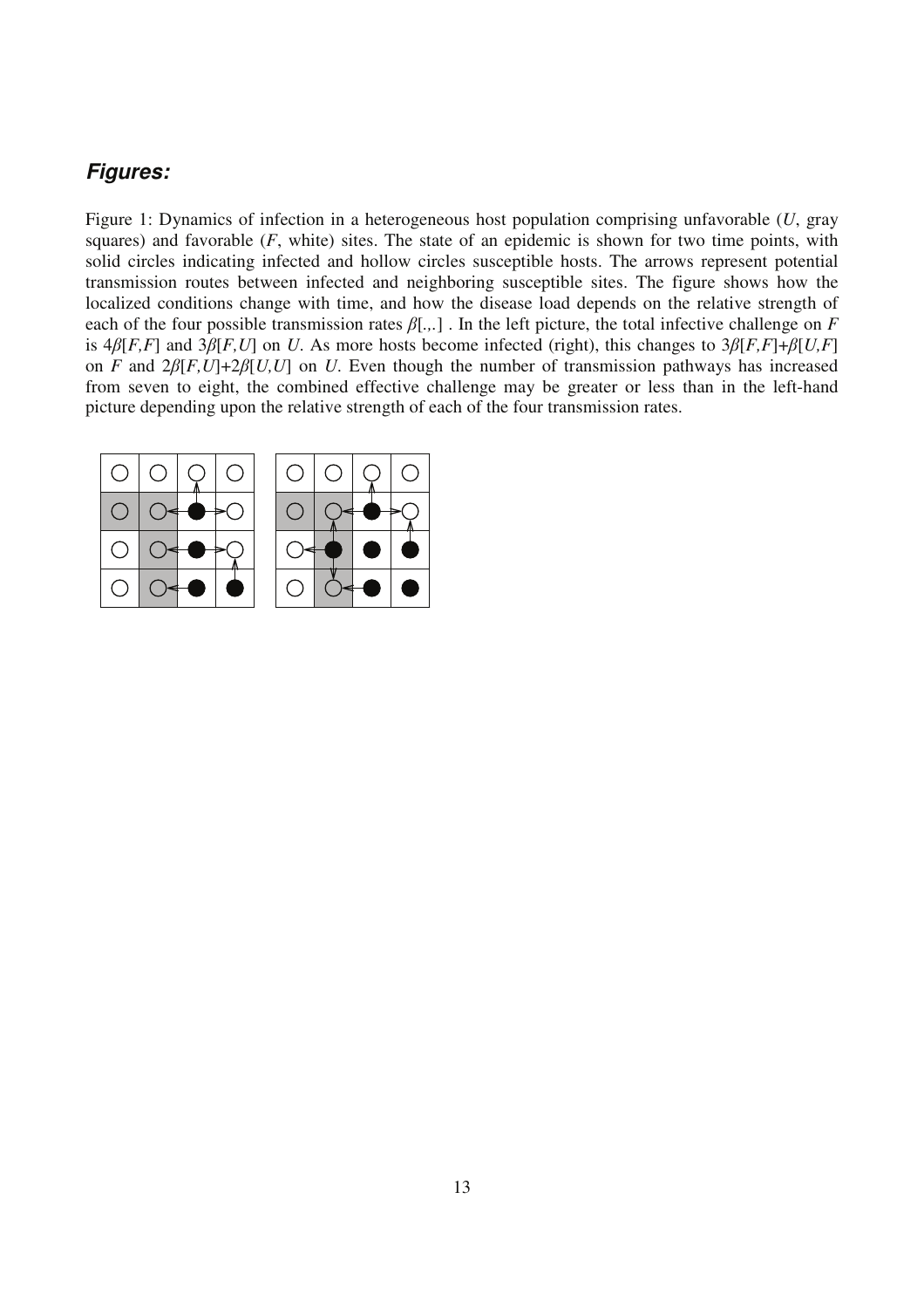Figure 2: posterior means (solid curves) and  $95\%$  credible intervals (dashed) for primary ( $\alpha$ [F](*t*)*,*  $\alpha[U](t)$  and each of the four secondary transmission rates  $(\beta[FF](t), \beta[FU](t), \beta[UF](t), \beta[UU](t))$ against time. In black are results using the full spatio-temporal data (with observations at times indicated by black circles in the bottom-right plot), in gray are the corresponding results having discarded all but three observations at times 4, 8 and 12.

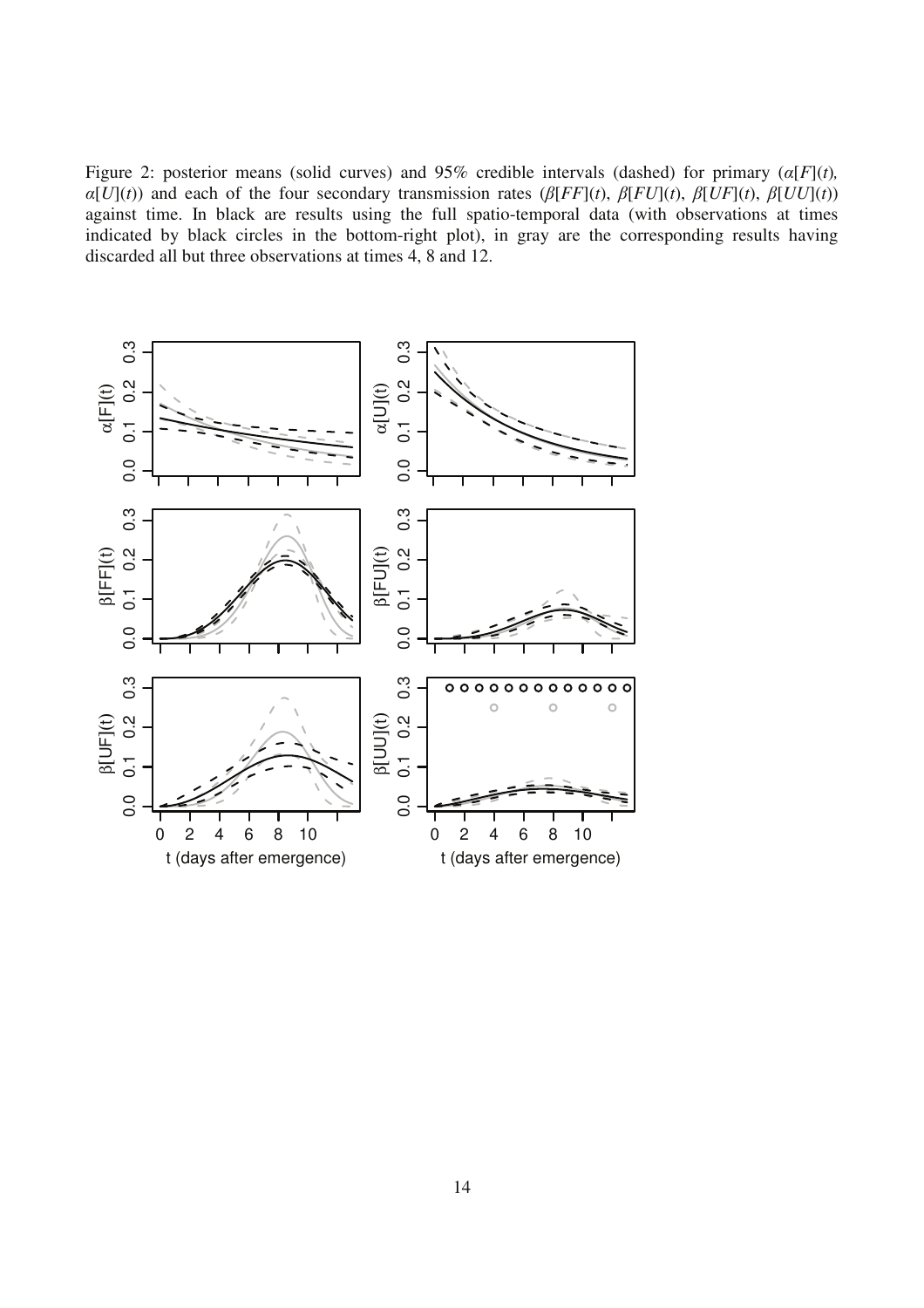Figure 3: Posterior predictive new infections of daily increments (shaded region corresponding to credible intervals) with observations (points, area of symbols are proportional to the number of observations) for damping-off epidemics in mixed populations comprising 100%, 75%, 50% or 0% favorable hosts. Predictions take the form of mixture distributions with each component conditional on the previous spatial observation of disease presence in an experimental replicate. Predictions take account of both parametric uncertainty and population stochasticity. Denote by  $I_F(t)$  and  $I_U(t)$  the number of infected favorable and unfavorable hosts at time *t*, respectively.

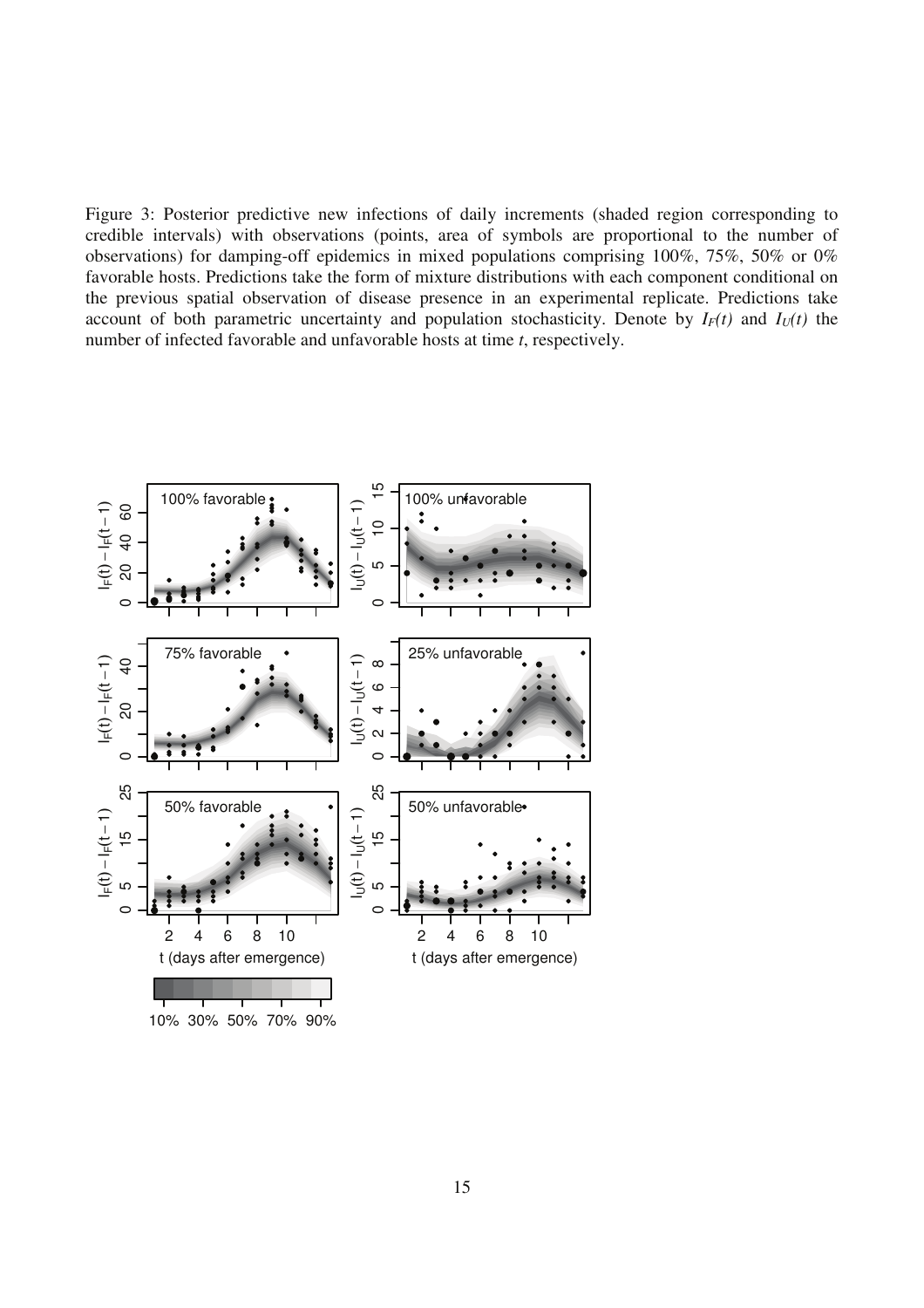Figure 4: Nature and effects of the spatial structure of heterogeneity. When 75% of the population are favorable (a, gray squares), they form a well-connected network. At 50%, both favorable and unfavorable (d, white squares) sites form isolated patches. The effect of the fraction of sites in the population that are favorable (b) or unfavorable (e) and the proportion of neighbors of the same type (c&f), a measure of clustering, on levels of disease, with (continuous lines, solid circles) or without (dashed lines, hollow circles) inclusion of transmission of disease between favorable and unfavorable sites in the population.

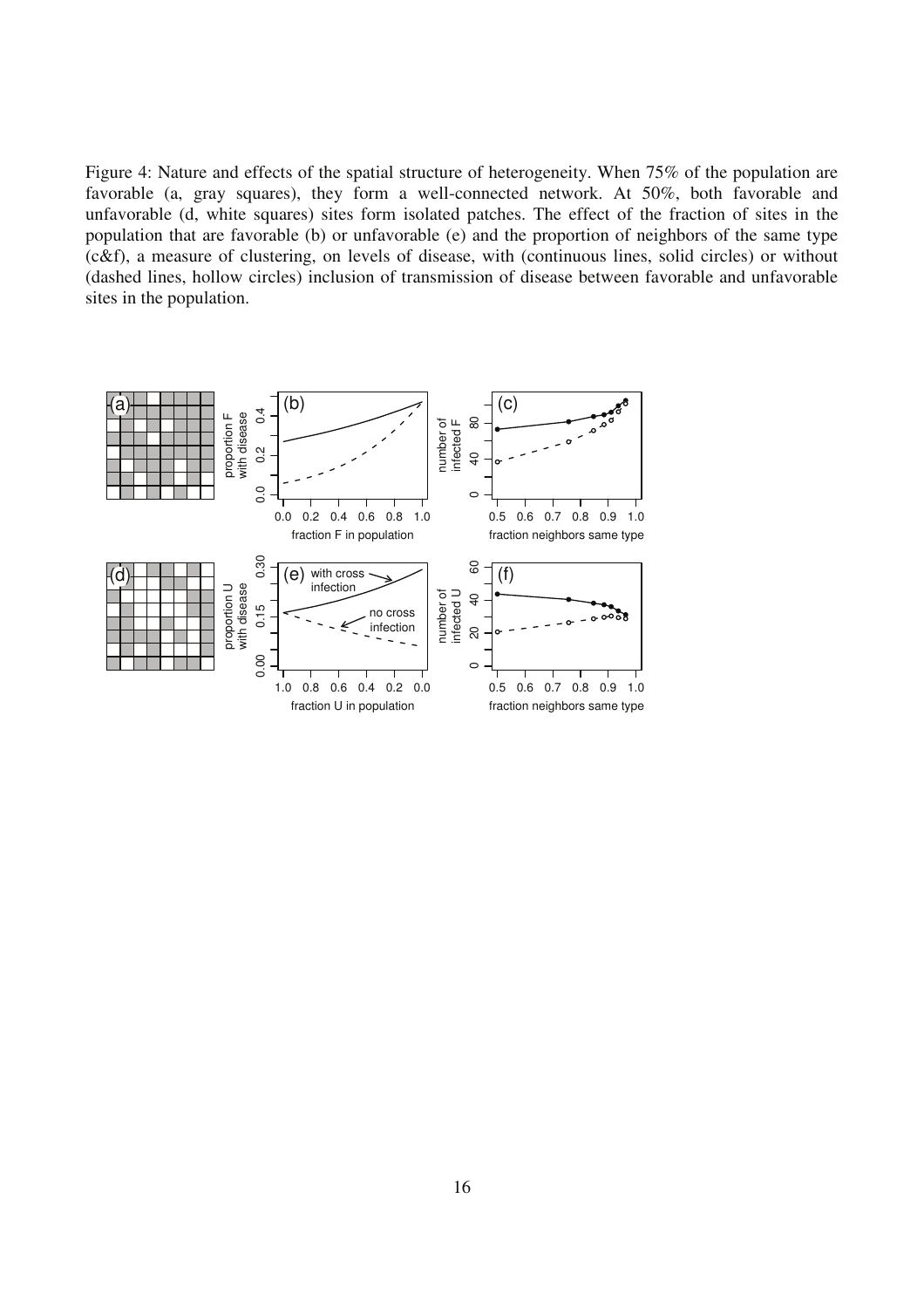# ONLINE SUPPORTING INFORMATION

**Classification:** Biological Sciences: Ecology; Physical Sciences: Statistics

# **Estimation of multiple transmission rates for epidemics in heterogeneous populations: supplementary material**

Alex R. Cook<sup>1,2</sup>, Wilfred Otten<sup>2,3</sup>, Glenn Marion<sup>4</sup>, Gavin J. Gibson<sup>1</sup>, Christopher A. Gilligan<sup>2</sup> <sup>1</sup>Department of Actuarial Mathematics & Statistics, Heriot-Watt University, Riccarton, Edinburgh EH14 4AS, UK. <sup>2</sup>Department of Plant Sciences, University of Cambridge, Downing Street, Cambridge CB2 3EA, UK. <sup>3</sup>Current address: SIMBIOS, University of Abertay Dundee, Dundee DD1 1HG, UK. <sup>4</sup>Biomathematics & Statistics Scotland, James Clerk Maxwell Building, The King's Buildings, Edinburgh EH9 3JZ, UK.

| Corresponding author: | Alex R. Cook                        |  |
|-----------------------|-------------------------------------|--|
|                       | Department of Plant Sciences,       |  |
|                       | University of Cambridge,            |  |
|                       | Downing Street,                     |  |
|                       | Cambridge, CB2 3EA. United Kingdom. |  |
|                       | Tel: +44 1223 330229                |  |
|                       | <i>Fax:</i> +44 1223 333953         |  |
|                       | Email: $a.r.cook@ma.hw.ac.uk$       |  |
|                       |                                     |  |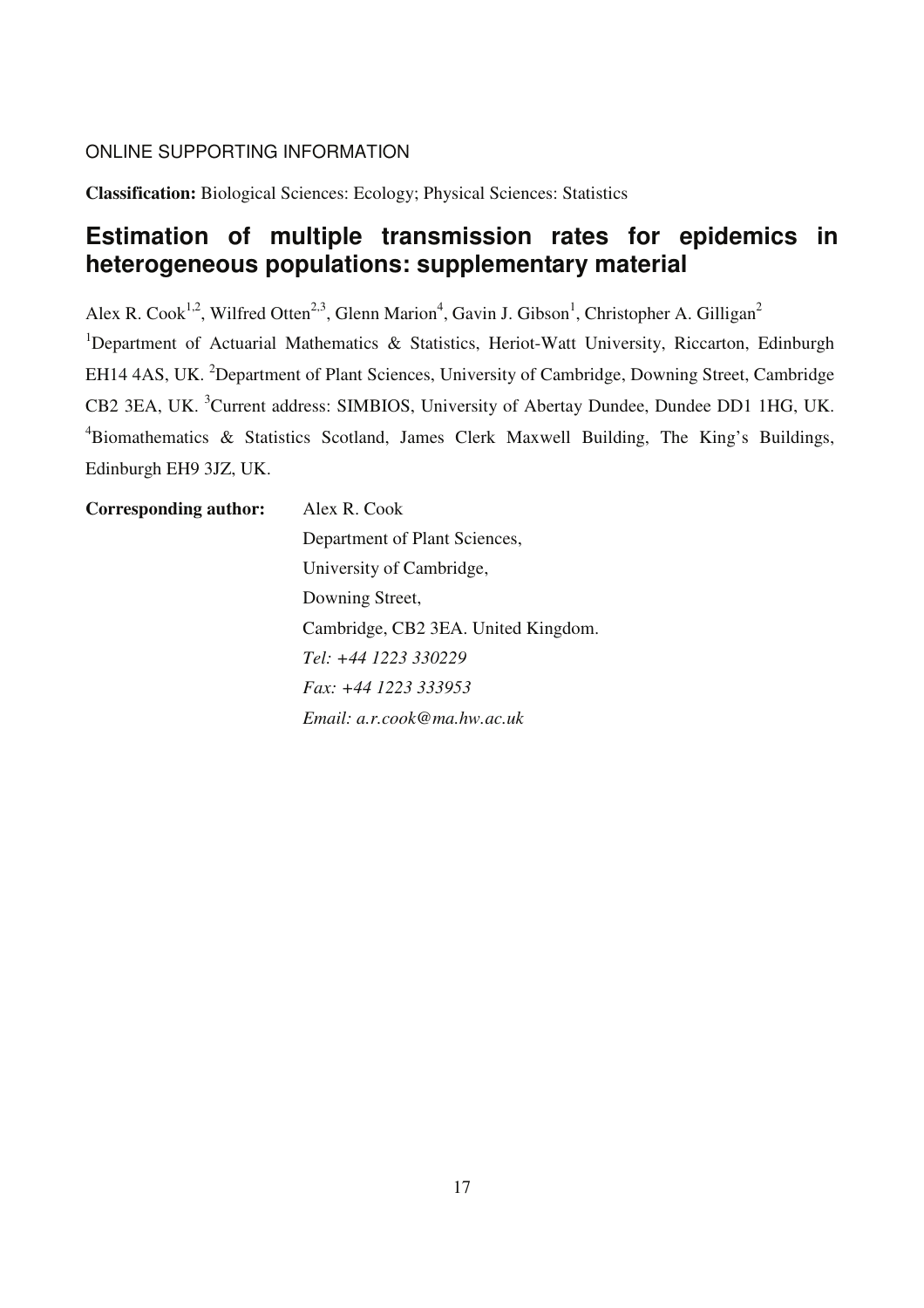# **Appendix 1: Additional details of methods**

# **Bayesian model fitting**

Following Gibson et al. (1), we fit the model by deriving the form for the likelihood function of the parameter vector (denoted by  $\theta$ ) conditioned on the sets of non-observed infection times  $(t = {\tau_s = min t : I_s(t) = 1})$  and sources of infection ( $\sigma$ ). The posterior distribution for  $\theta$  given the observed replicate data (*D*) is  $f(\theta|D) \propto f(\theta) \iint f(t, \sigma | \theta) d\sigma dt$  with the region of integration being limited to the set of  $(t, \sigma)$  consistent with *D*. Following (2), the  $f(t, \sigma | \theta)$  term is defined by:

$$
f\left(t,\sigma|\theta\right)=\prod_{s:I_s(t_{end})=1}\lambda_s(\tau_s)\exp\left\{-\int\limits_0^{\tau_s}\phi_s(u)du\right\}\prod_{s:I_s(t_{end})=0}\exp\left\{-\int\limits_0^{t_{end}}\phi_s(u)du\right\}
$$

where  $\lambda_s$  is the rate of infection exerted on *s* by the infecting source,  $\sigma_s$ . This follows from the definition of a Markov process (2). A detailed derivation for a related model with homogeneous hosts can be found in Gibson *et al.* (1).

It is preferable to use functional forms for  $\phi_s(t)$  that have analytical integrals so that the survival terms above can readily be evaluated. Examples of such forms include the constant, exponentially declining and Weibull rates used in this paper.

The prior,  $f(\theta)$ , is a subjective description of our beliefs regarding the parameters ( $\theta$ ). We take relatively broad, independent priors, namely exponential with mean 10 for all parameters except those for tertiary infection, which are exponential with mean 0.1.

To evaluate the 10 000-dimensional posterior, we use Markov chain Monte Carlo techniques (see (3) for a review) to draw a sample from the joint distribution of  $(\theta, t, \sigma)$  that then provides an estimate of the posterior distribution of  $\theta$  from which summary statistics were made (4, 5). Summary statistics are tabulated in Web Table 1. Proposed changes to the parameters are made through a Gaussian proposal kernel and accepted according to the Metropolis-Hastings algorithm; the kernel was centered on the current value and had variance chosen arbitrarily based on trial runs of the routine, with a view to making the chain mix well. Proposals to infection times were also accepted by dint of Metropolis-Hastings, with a uniform proposal distribution on the permissible range of infection times consistent with the set of sources of infection and the observed data. Proposals to the source of infection were made by a Gibbs step. A random scan algorithm was used to select parameters and hosts to propose changes to at a ratio of 120 parameter proposals to 10 000 time and source proposals.

Convergence of the chain was assessed by inspection of parameter and log-posterior trace plots, and by running a further chain with different initial conditions for  $(\theta, t, \sigma)$ . 25 000 iterations of the routine were performed and stored, each comprising 120 parameter and 10 000 time and source proposals. A further 1000 such iterations were discarded as burn-in. Every 1000 iterations took around an hour to perform on a modern desktop computer.

We infer the distribution of relevant functions of the parameters, such as  $\beta[h_i, h_s](t)$ , from the posterior sample. Posterior distributions of sources of infection were similarly obtained to find average proportions of infection by transmission pathway.

The sample was also used to generate a posterior predictive distribution of the stochastic process through Monte Carlo simulation to explore hypothetical scenarios such as the effects of varying heterogeneity. Additionally, the predictive distribution of the daily increment in infection conditional on the existing (observed) pattern of disease was used to assess the goodness-of-fit of the model.

## **Model selection**

The deviance information criterion (DIC) was used to select the best model from a set of competing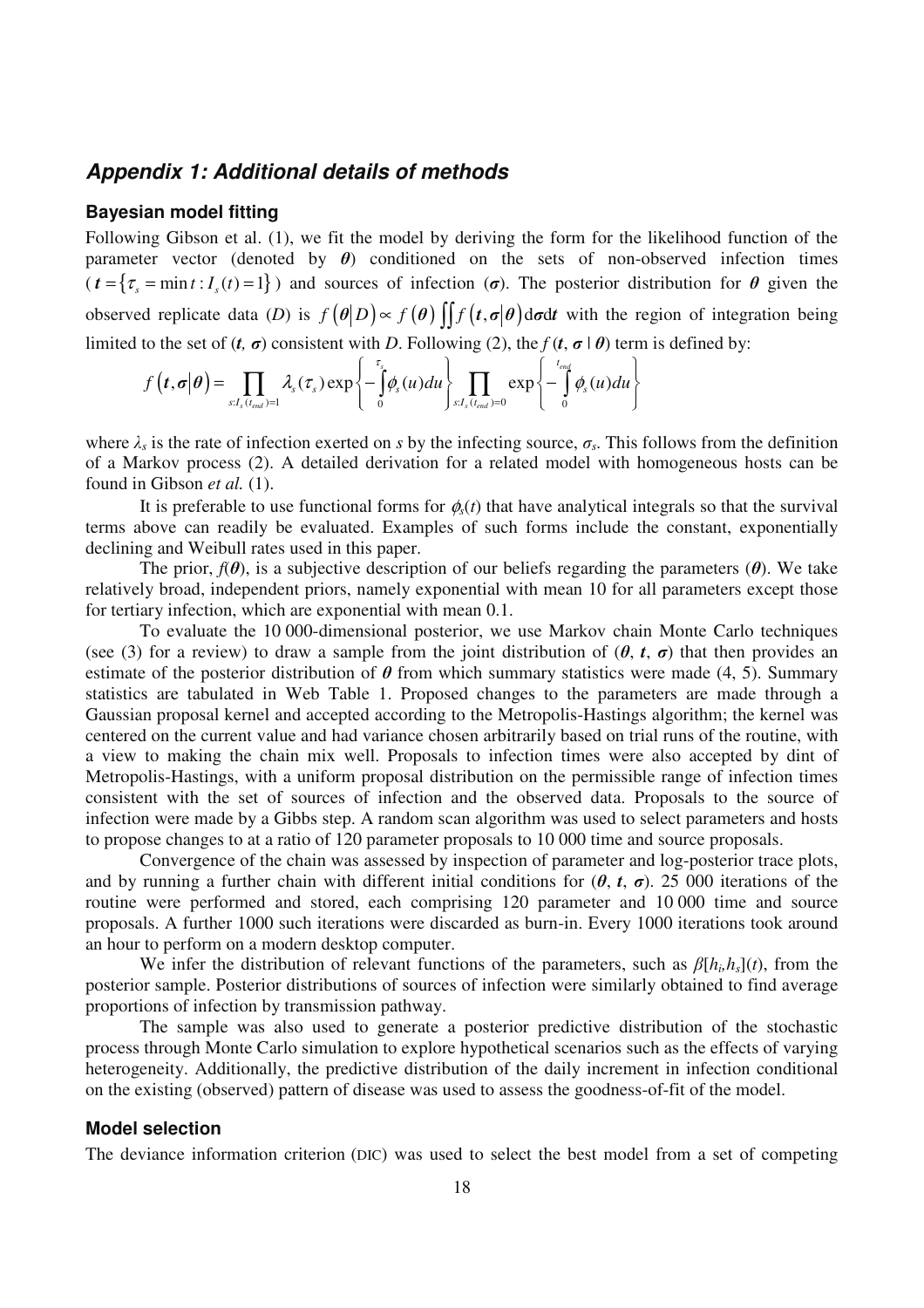models with epidemiologically-plausible time-varying functional forms for primary and secondary infection; it was also used to test for differences in secondary infection rates within and between species. The definition of the DIC used here is given by  $(6)$  (DIC<sub>8</sub>), and is obtained by first sampling the posterior before using the parameter means to estimate the augmented variables and hence the effective number of parameters of the model. A rule of thumb is to give consideration to models with a DIC within 2 of the model with the lowest DIC score (7); models with a DIC between 2 and 10 of the best have less support, and those with a difference greater than 10 of the best have essentially no support.

Further tests for differences in parameters were carried out using Bayesian hypothesis probabilities, by estimating Pr(hypothesis is true | data). The continuous independent priors used mean that, automatically, the posterior probability of parameters being equal is zero. We therefore consider the posterior probability that one parameter is *greater than* another: should this probability be close to zero or one it indicates there be a difference; should it not be near these extrema, we have insufficient evidence to declare which is greater. Note the difference in interpretation with classical hypothesis testing. As with classical hypothesis testing, the decision of what constitutes a "significant" result is arbitrary.

### **Analysis of environmental heterogeneity**

Using the posterior distributions for the parameters we analyze the effects of heterogeneity in the population structure at two spatial scales on the epidemic dynamics with and without spread between species. Large-scale heterogeneity is investigated by changing the proportion of favorable and unfavorable sites in the population, with random allocation of individuals throughout the population. Small-scale heterogeneity is characterized by a clustering parameter, *K,* defined as the proportion of neighboring pairs of hosts of the same type; this is varied by increasing the size of regular homogeneous clusters, each randomly allocated to host type such that a 50%:50% mixture is maintained. In all cases, 10 000 simulations of each scenario and spatial arrangement are used to generate the posterior predictive distribution of final disease levels, at an arbitrarily defined time,  $t =$ 20, after which further spread of the epidemic was negligible due to the decline in the transmission rates.

#### **Robustness of method**

We assessed the ability of the approach to detect temporal-changes to transmission rates for less frequently sampled systems by reducing the temporal detail of the data. This was done by discarding observations, from thirteen at daily intervals to three at times 4, 8 and 12. The effect is that the bounds on the infection time of each plant are broadened; both model and method remain the same. Posteriors are obtained and the temporal evolution of the primary and secondary plotted in Fig. 2 in the main paper.

 This choice of observation times was made arbitrarily. It has been shown elsewhere how a small number of observation times can be chosen optimally for non-spatial, homogeneous systems, resulting in a substantial reduction in sampling costs with little loss of observation relative to intensivelysampled populations (8). There is considerable scope and potential benefits for further work in this field.

# **References in supplementary material**

1. Gibson GJ, Otten W, Filipe JAN, Cook A, Marion G & Gilligan CA (2006) *Statistics & Computing* 16:391–402.

2. Cox DR & Isham V (1980) *Point Processes* (Chapman & Hall, London).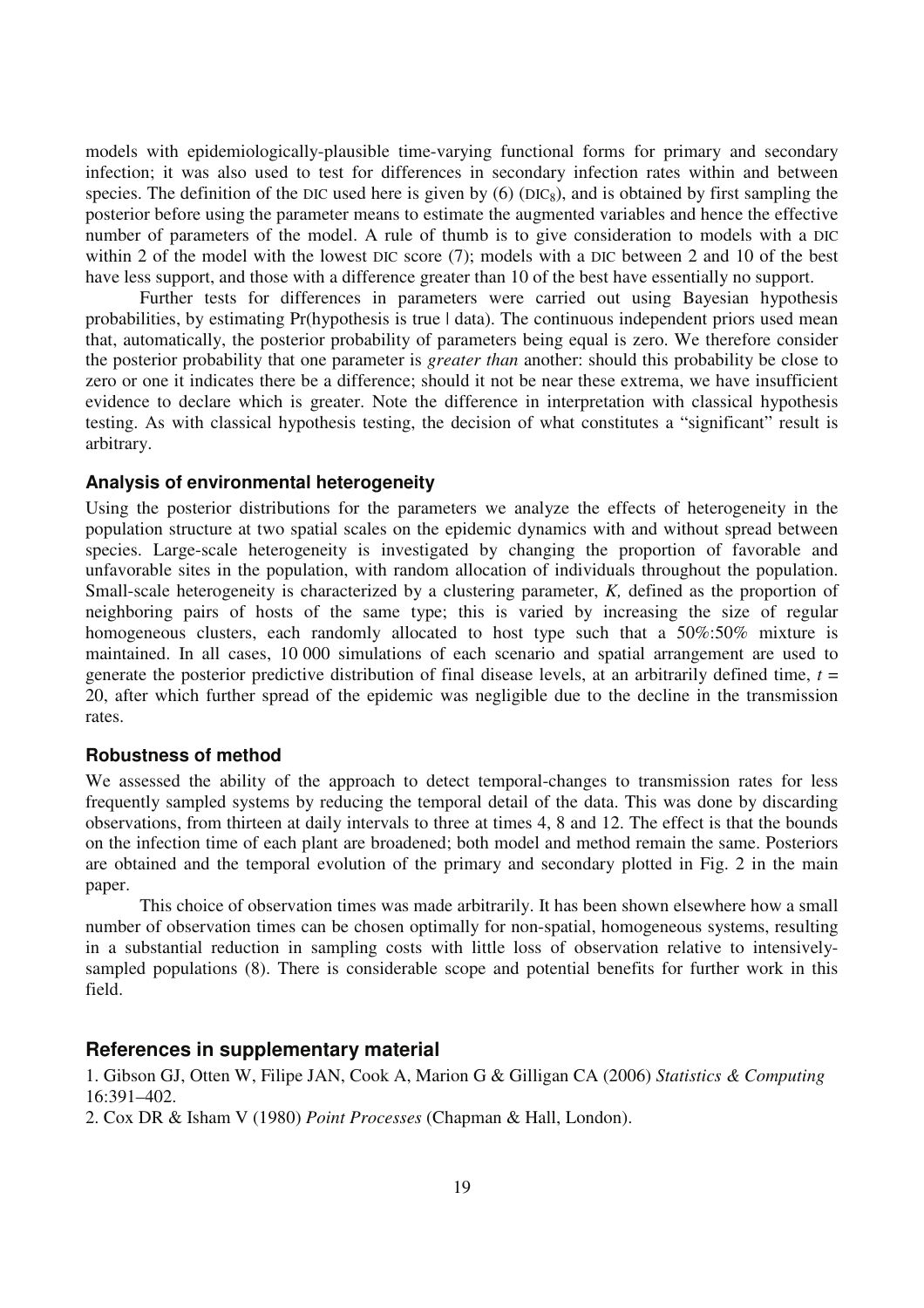3. Gilks WR, Richardson S & Spiegelhalter DJ (eds) (1996) *Markov chain Monte Carlo in Practice: Interdisciplinary Statistics* (Chapman & Hall, London).

- 4. Gibson GJ & Renshaw E (2001) *Statistics & Computing* 11:347–358.
- 5. O'Neill PD & Roberts GO (1999) *J R Stat Soc A* 162:121–129.
- 6. Celeux G, Forbes F, Robert CP & Titterington DM (2006) *Bayesian Analysis* 1:651–674.
- 7. Spiegelhalter DJ, Best NG, Carlin BR & van der Linde A (2002) *J R Stat Soc B* 64:583–616.
- 8. Cook AR, Gibson GJ & Gilligan CA (2007) *Biometrics* to appear.